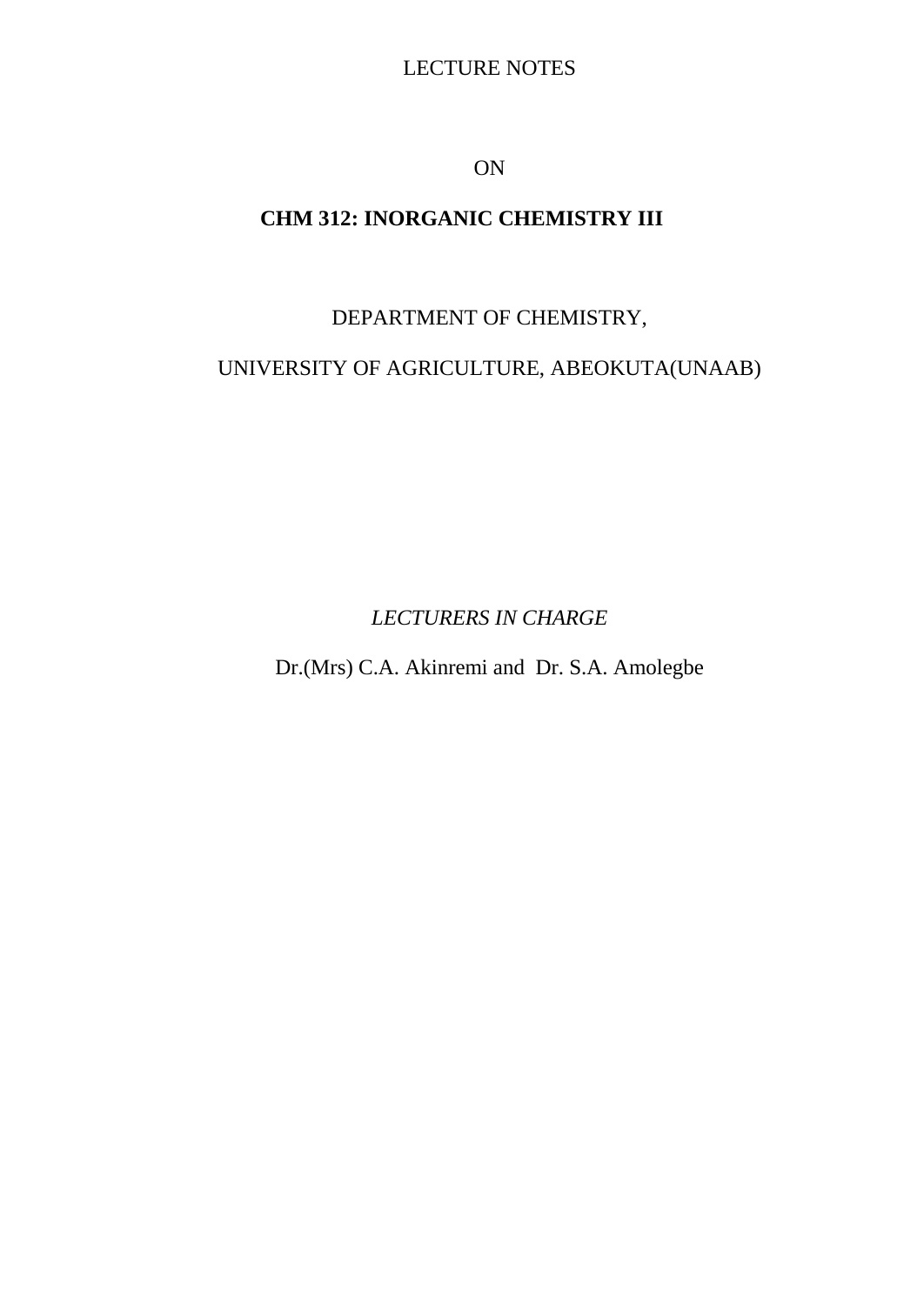## **COURSE DESCRIPTION**

## CHM 312: INORGANIC CHEMISTRY 3UNITS

Detail chemistry of d- block transition metal series. Introduction to coordination e.g Introduction to organometallic chemistry. Detail treatment of the electronic structure of transition metal. Lanthanide and actinides and the relationship to their physiochemical property.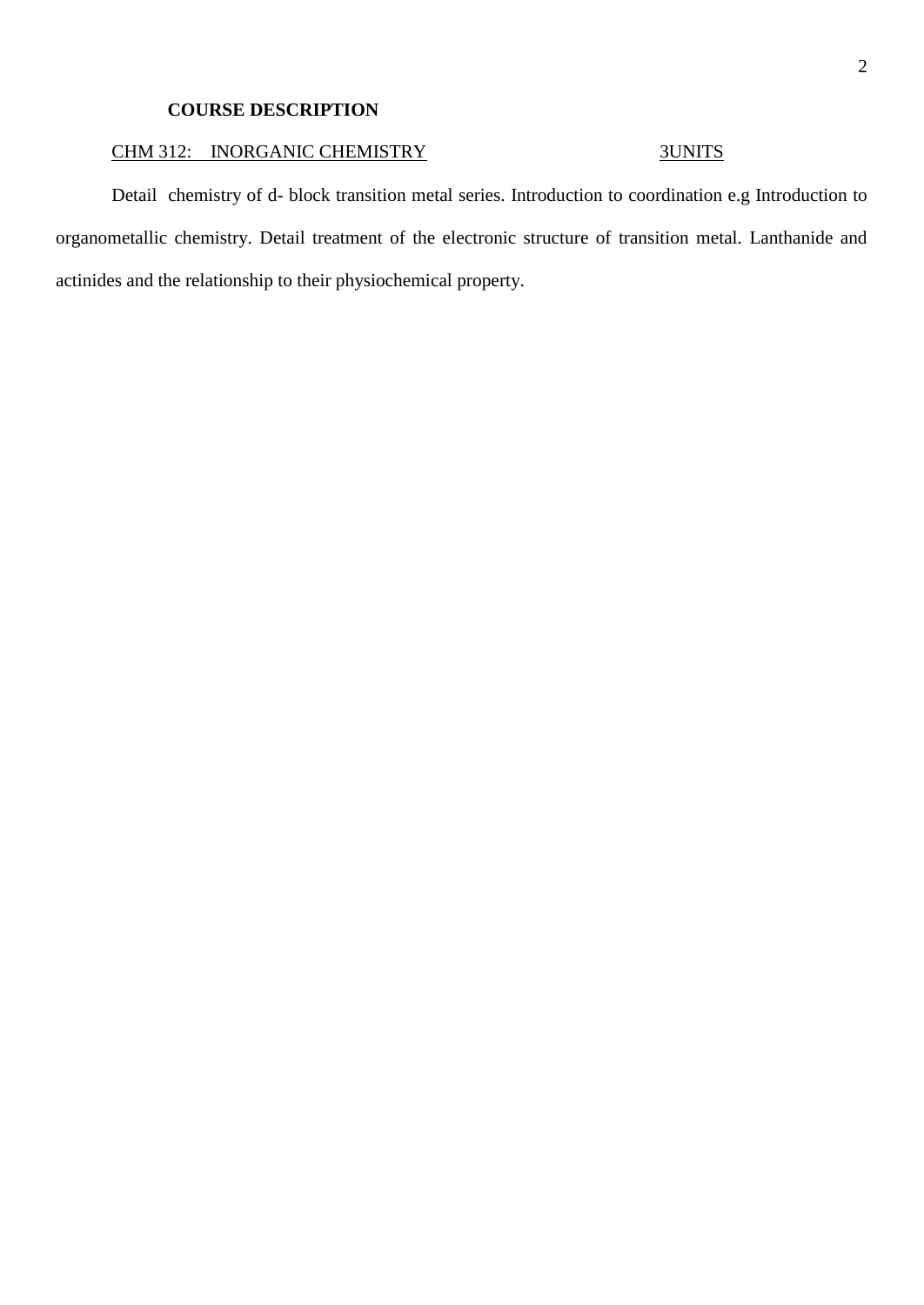### **INTRODUCTION**

#### **Position in the Periodic Table**

The periodic table comprises of the s-block(2 groups), p-block(6 groups), d-block(10 groups) and fblock elements(14 groups). The transition elements are in the central block of the periodic table. There are three rows of elements in the central or d-block of the periodic table. Each contains ten metallic elements and corresponds to the filling of 3d, 4d and 5d orbitals in these atoms.

| Table 1.1 |  |
|-----------|--|

| لہ                                 | 4                   |                                       | o                                    |                          | 8                                      | Q                                     | 10                          | 11                                             | 12                    |                                        |
|------------------------------------|---------------------|---------------------------------------|--------------------------------------|--------------------------|----------------------------------------|---------------------------------------|-----------------------------|------------------------------------------------|-----------------------|----------------------------------------|
| Sc <sup>a</sup><br>scandium        | $Ti^a$<br>titanium  | $\mathbf{v}$ $\mathbf{z}$<br>vanadium | $\mathrm{Cr}^\mathrm{a}$<br>chromium | $Mn^a$<br>manganese      | $\text{Fe}^{\text{a/b}}$<br>iron       | Co <sup>a/b</sup><br>cobalt           | Ni <sup>a/b</sup><br>nickel | Cu <sup>a/b</sup><br>copper                    | $Zn^a$<br>zinc        | $[Ar]3d^{n}4s^{m}$                     |
| $\mathbf{V}^{\text{a}}$<br>Yttrium | $Zr^a$<br>zirconium | Nb <sup>a</sup><br>niobium            | Mo <sup>a</sup><br>molybdenum        | $Tc^{a/b}$<br>technetium | $Ru^{a/b}$<br>ruthenium                | $Rh^b$<br>rhodium                     | $Pd^b$<br>palladium         | $\mathbf{A}$ $\mathbf{g}^{\text{b}}$<br>silver | $Cd^{a/b}$<br>cadmium | $[Kr]$ 4d <sup>n</sup> 5s <sup>m</sup> |
| La <sup>a</sup><br>Lantahnum       | $Hf^a$<br>hafnium   | $Ta^a$<br>tantalum                    | W <sup>a</sup><br>tungsten           | $Re^{a/b}$<br>rhenium    | $\mathrm{Os}^{\mathrm{a/b}}$<br>osmium | $\mathrm{Ir}^{\mathrm{b}}$<br>iridium | $Pt^b$<br>platinium         | $Au^b$<br>gold                                 | $Hg^b$<br>mercury     | $[Xe]5d^n6s^m$                         |

[where n and m are the number of electrons which is a maximum of 10 for d-orbital and 2 for s-orbital; For "a" and "b", see section on complex formation]. The general properties are

- 1. **Metallic properties**: good conductors of heat and electricity, hard, strong, ductile and has metallic lustre. Form alloys with other metals. for example, Ti-Fe, Mn-Fe. They have very high melting and boiling points, higher than 1000°C[Except La and Ag-920 and 961 °C respectively] Also Zn-420, Cd-321, Hg melts at -38 ºC[this is because of complete d-shell, so the d-shell donot take part in metallic bonding].
- 2. **Variable oxidation states:** The variable oxidation states shown by transition elements are primarily due to the fact that successive ionization energies of a transition metal atom increase gradually. In general, the lower oxidation states are reducing and the higher oxidation states are oxidising. For example,  $Cr^{+2}$  is rapidly oxidised to  $Cr^{+3}$  in the presence of air  $[K_2Cr_2O_7]$ .  $(K^+)_2(Cr^{+6})_2(O^{-2})_7$  is a powerful oxidising agent and reduced to  $Cr^{3}$ . Also the lower states of these metals gives mainly basic oxides while higher oxidation states gives majorly acidic oxides. Intermediates are usually amphoteric. See Table 1.2.

| Oxide            | <b>Oxidation State</b> | <b>Nature of Oxide</b> | <b>Salts</b>                             |
|------------------|------------------------|------------------------|------------------------------------------|
| MnO              | $+2$                   | <b>Basic</b>           | $Mn^{2}$ salts                           |
| $Mn_2O_3$        | $+3$                   | <b>Basic</b>           | Few $Mn^{3}$ salts(eg MnF <sub>3</sub> ) |
| MnO <sub>2</sub> |                        | Amphoteric             | $Mn(SO_4)_2$ and $K_2MnO_3$              |
| MnO <sub>3</sub> | $+6$                   | Acidic                 | $K_2MnO_4$                               |
| $Mn_2O_7$        | $+7$                   | Acidic                 | KMnO <sub>4</sub>                        |

|  |  |  |  | <b>Table 1.2 Oxides of Manganese</b> |
|--|--|--|--|--------------------------------------|
|--|--|--|--|--------------------------------------|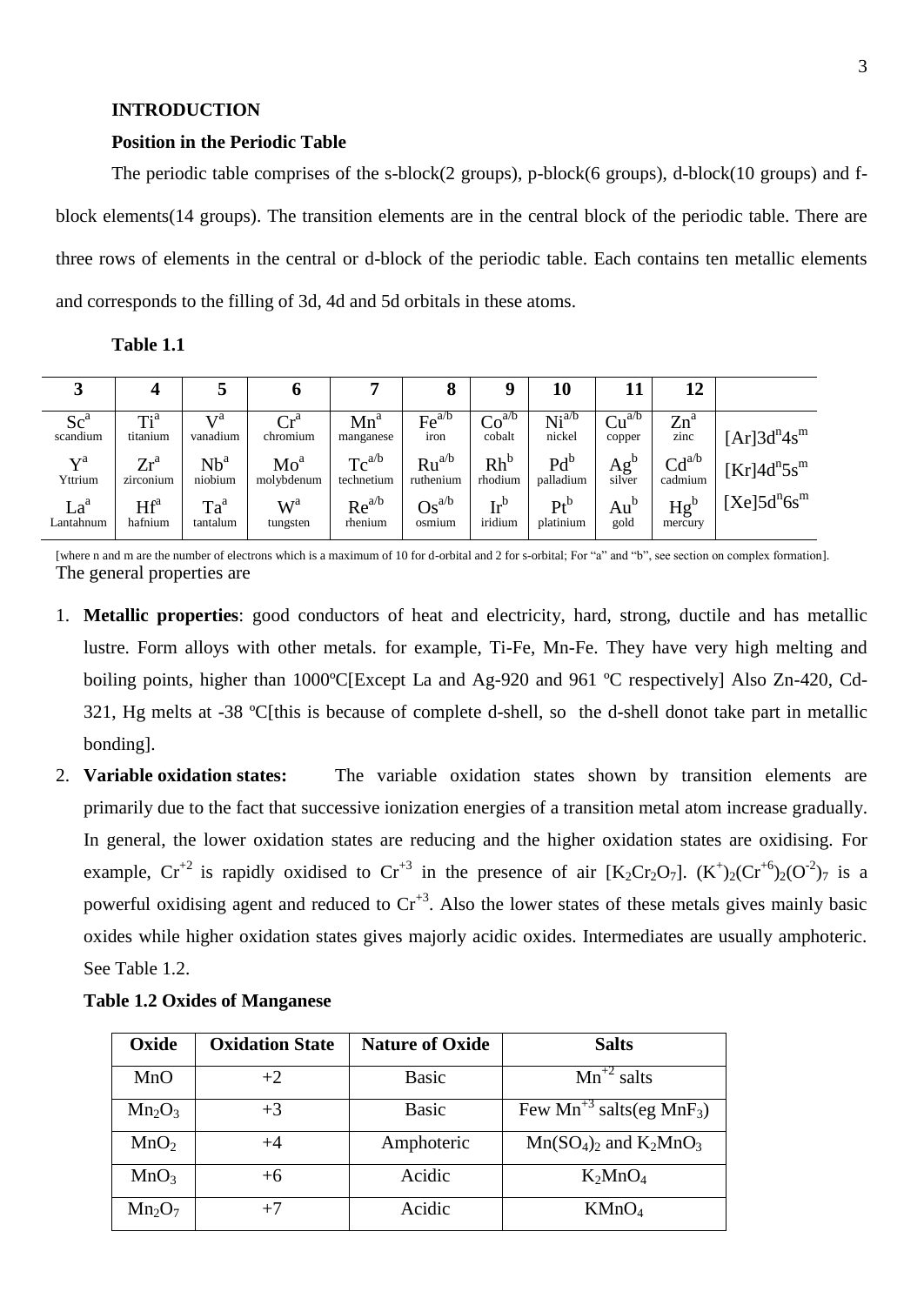3. **Atomic and ionic size**: Increase of  $0.1$ - $0.2$ A $^{\circ}$  between  $1^{\text{st}}$  and  $2^{\text{nd}}$  row transition elements, but hardly any increase between  $2<sup>nd</sup>$  and  $3<sup>rd</sup>$  row transition elements. Lanthanide contraction cancels almost exactly the normal size increase on descending a group of transition elements. Therefore, difference in properties greater between  $1<sup>st</sup>$  and  $2<sup>nd</sup>$  than  $2<sup>nd</sup>$  and  $3<sup>rd</sup>$ .

| $\bf K$                | Ca        | Sc   | Ti   | V    | Cr   | Mn   | Fe        | Co                     | Ni   | Cu   | Zn             |
|------------------------|-----------|------|------|------|------|------|-----------|------------------------|------|------|----------------|
| 1.57                   | 1.74      | 1.44 | 1.32 | 1.22 | 1.17 | 1.17 | 1.17      | 1.16                   | 1.15 | 1.17 | 1.25           |
|                        |           |      |      |      |      |      |           |                        |      |      |                |
| Rb                     | <b>Sr</b> | Y    | Zr   | Nb   | Mo   | Tc   | Ru        | Rh                     | Pd   | Ag   | C <sub>d</sub> |
| 2.16                   | 1.91      | 1.62 | 1.45 | 1.34 | 1.29 |      | 1.24      | 1.25                   | 1.28 | 1.34 | 1.41           |
|                        |           |      |      |      |      |      |           |                        |      |      |                |
| $\mathbf{C}\mathbf{s}$ | Ba        | La   | Hf   | Ta   | W    | Re   | <b>Os</b> | $\mathop{\mathrm{Ir}}$ | Pt   | Au   | Hg             |
| 2.35                   | 1.98      | 1.69 | 1.44 | 1.34 | 1.30 | 1.28 | 1.26      | 1.26                   | 1.29 | 1.34 | 1.44           |
|                        |           |      |      |      |      |      |           |                        |      |      |                |

**Table 1.3; Size of Atoms**

**Lanthanide Contraction**: Each succeeding lanthanides differs from its immediate predecessor in having one or more electron in the 4f (though there are some exceptions) and an extra proton in the nucleus of the atom. The 4f electrons constitute inner shells and are rather ineffective in screening the nucleus. This leads to a gradual increase in the attraction of the nucleus to the electrons in the outermost shell as the nuclear seriess

charge increases, and a consequent contraction in the atomic radius.

Lanthanide series

- 4. **Density**:In transition elements, there is increased nuclear charge due to poor screening effect of the dorbitals and so attracts all the electrons added more strongly. In addition, the extra electrons added occupy inner orbitals. Hence, transition elements have higher density compared to Group 1 and 2. Elements with highest density are Osmium-22.57g/cm<sup>3</sup> and iridium-22.61g/cm<sup>3</sup>.
- 5. **Magnetic properties:**

The magnetic properties of complexes give information on the electronic structure and consequently the oxidation state of the central atom and on the character of the bonds. It gives information on the ligand field-weak or strong and electronic structure of the metal-high or low spin.

The magnetic susceptibility is traditionally measured with a Guoy balance, which consists of a sensitive balance from which the sample hangs in the form of a narrow cylinder and lies between the poles of a magnet. If the sample is paramagnetic, it is drawn to the field and its apparent weight is greater than when the field is off. A diamagnetic sample tends to be repelled by the field and appears to weigh less when the field is turned on. The balance is normally calibrated against a sample of known magnetic susceptibility. This enables predictions to be made regarding the oxidation state, bond type and stereochemistry of the metal complexes.

Magnetic susceptibility is measured by the ratio of the intensity of magnetization produced in a substance to the magnetizing force or intensity of field to which it is subjected. The magnetic moments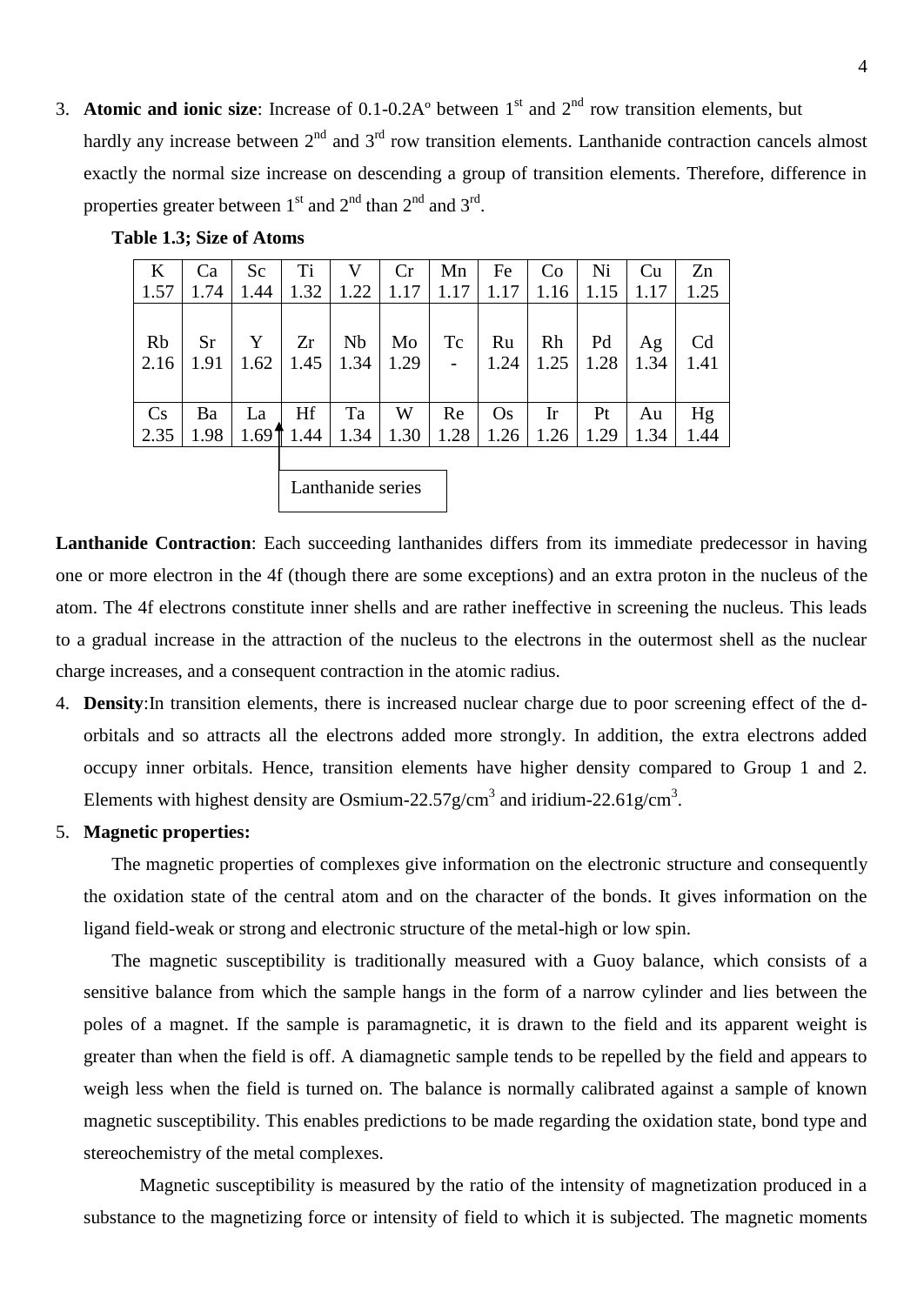are not measured directly. Instead, the magnetic susceptibility of a material is measured and then the magnetic moment is then calculated from the magnetic susceptibility

Magnetic moments are expressed in units of Bohr magnetons BM

$$
IBM = \frac{eH}{4\pi mc}
$$

where  $e =$  electronic charge h= Planck's constant m= electron mass

 $c = speed of light for a single electron, spin only magnetic moment  $\mu_s$$ 

$$
\therefore \qquad \mu_s \text{ (in BM)} = g \text{ [s (s+1)]}^{\frac{1}{2}}
$$

where  $s=$  absolute value of the spin quantum number

 $g = gyromagnetic ratio ("g factor").$ 

For a free electron  $g = 2.00023 \approx 2.00$ . s =  $\frac{1}{2}$ 

 $\therefore \mu_s = 2[V_2(\frac{1}{2} + 1)]^{1/2} = 1.73 \text{BM}.$ 

Therefore any atom ion or molecule with one unpaired electron has a

 $\mu_s = 1.73$ BM for example Cu<sup>2+</sup>, H, ClO<sub>2</sub>

If there are several electron spins in each molecule, they combine to a total spin S, and then  $s(s+1)$  should be replaced by  $S(S+1)$ 

$$
\div\mu_{\rm s}\!=\!\!{\rm g[S(S\!+\!1)]}^{\nu_2}
$$

Where S=sum of the spin quantum number  $S=$  <sup>1</sup>/<sub>2</sub> for the individual electrons. **[See Table 1.4**]

The values attained for experiment sometimes differ from the theoretical values, because of the contribution of orbital motion. Wave mechanics show that

$$
\mu_{s+L} = [4S(S+1) + L(L+1)]^{1/2}
$$

where L = orbital angular momentum quantum number of ion. The observed  $\mu$  frequently exceeds  $\mu_s$ but seldom is as high as  $\mu_{S+L}$ . This is because the electric field of other atoms, ions and molecules surrounding the metal ion in its compounds restrict the orbital motion of the electrons, so that the orbital angular momentum and hence the orbital moments are wholly or partially "quenched".

| No of unpaired electrons |     | $\mu_s$ (BM) |
|--------------------------|-----|--------------|
|                          |     | 1.73         |
|                          |     | 2.83         |
|                          | 3/2 | 3.87         |
|                          |     | 4.90         |
|                          | 5/2 | 5.92         |

**Table 1.4: Spin-only magnetic moments**

*Paramagnetism Paramagnetic* behaviour results when the applied magnetic field lines up all the existing magnetic moments of the individual atoms or molecules that make up the material. This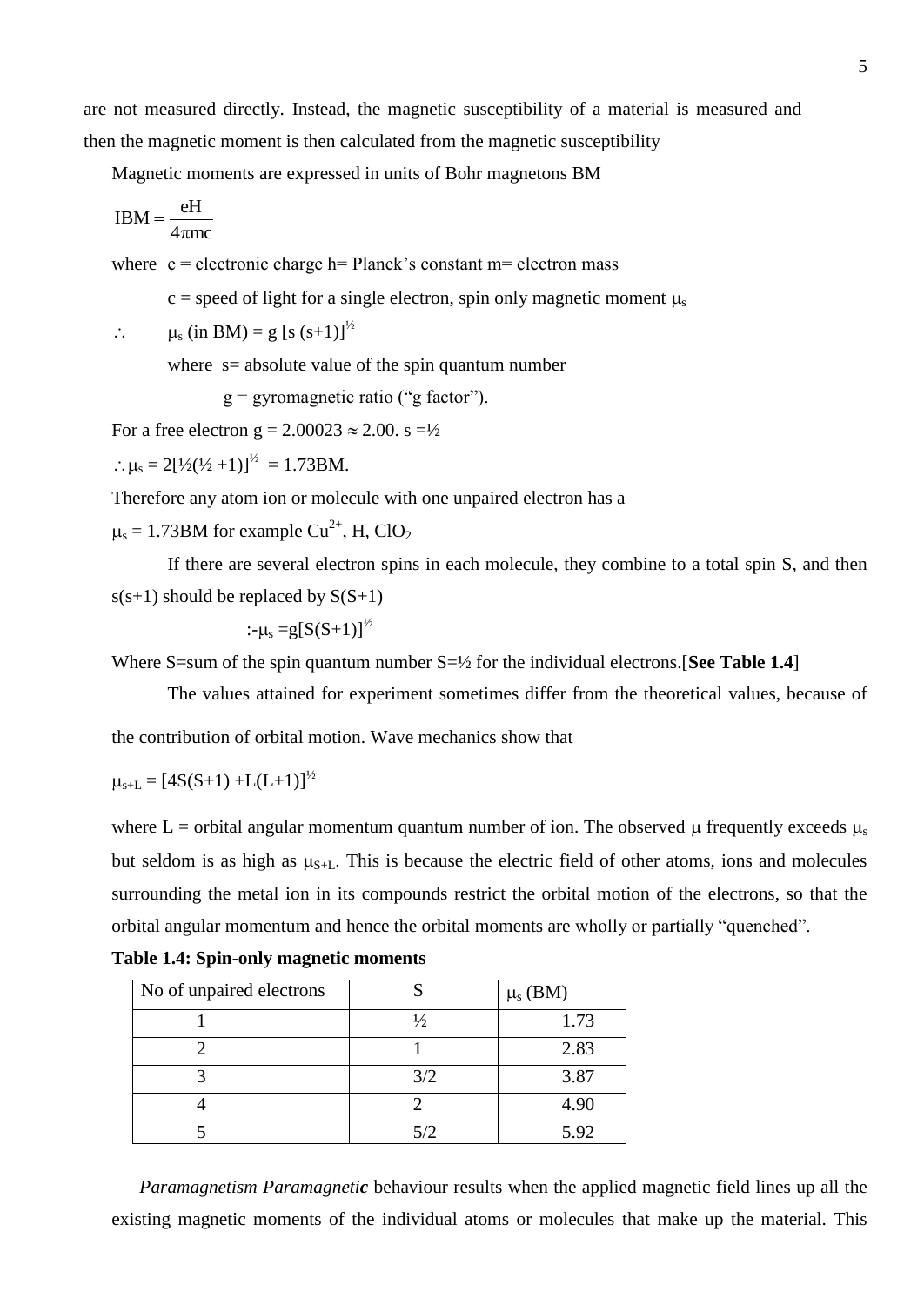results in an overall magnetic moment that adds to the magnetic field. Paramagnetic materials usually contain transition metals or rare earth elements that possess unpaired electrons.

*Diamagnetism:* Here, the substance is repelled by a magnetic field. The diamagnetic behaviour is due to small magnetic moments that are induces by the magnetic field but do not exist in the absence of the field. Therefore, moments so induced are in opposition to the inducing field, thereby causing repulsion.All materials show a diamagnetic response in an applied magnetic field. In fact, diamagnetism is a very general phenomenon, because all paired electrons, including the core electrons of an atom, will always make a weak diamagnetic contribution to the material's response. However, for materials that show some other form of magnetism (such as ferromagnetism or paramagnetism), the diamagnetism is completely overpowered.

*Ferromagnetism:* A *ferromagnetic* substance is one that, like iron, retains a magnetic moment even when the external magnetic field is reduced to zero. This effect is a result of a strong interaction between the magnetic moments of the individual atoms or electrons in the magnetic substance that causes them to line up parallel to one another. Ferromagnetic materials, when heated, eventually lose their magnetic properties. This loss becomes complete above the Curie temperature, named after the French physicist Pierre Curie, who discovered it in 1895. (The Curie temperature of metallic iron is about 770° C/1420° F.)

- 6. **Complex ions formation**: The early and lighter transition elements forms stable complex with ligands of donor atoms N, O, F called the "a" class. While the later and heavier transition elements forms more stable complexes with heavier elements from group 15, 16 and 17 called the "b" class. Some display intermediates- **See Table 1.1.** A complex ion is one that contains a central ion linked to other atoms, ions or molecules which are called **LIGANDS**. The most common coordination number is 6.
- 7. **Formation of coloured compounds**: This formation is caused by

*a*. Polarization Eg NaCl, NaBr and NaI are ionic and colourless. AgCl is colourless but AgBr is pale yellow and AgI is yellow. This arises because the Ag+ ion polarizes the halide ions, thus distorting the electron cloud and implying a greater covalent contribution. This polarizability of ions increase with size, thus I is most polarized hence most coloured.

*b.* Incompletely filled d-shell: this is dependent on how large the splitting is, that is energy difference; the nature of the ligands surrounding the ion; the type of complex formed.

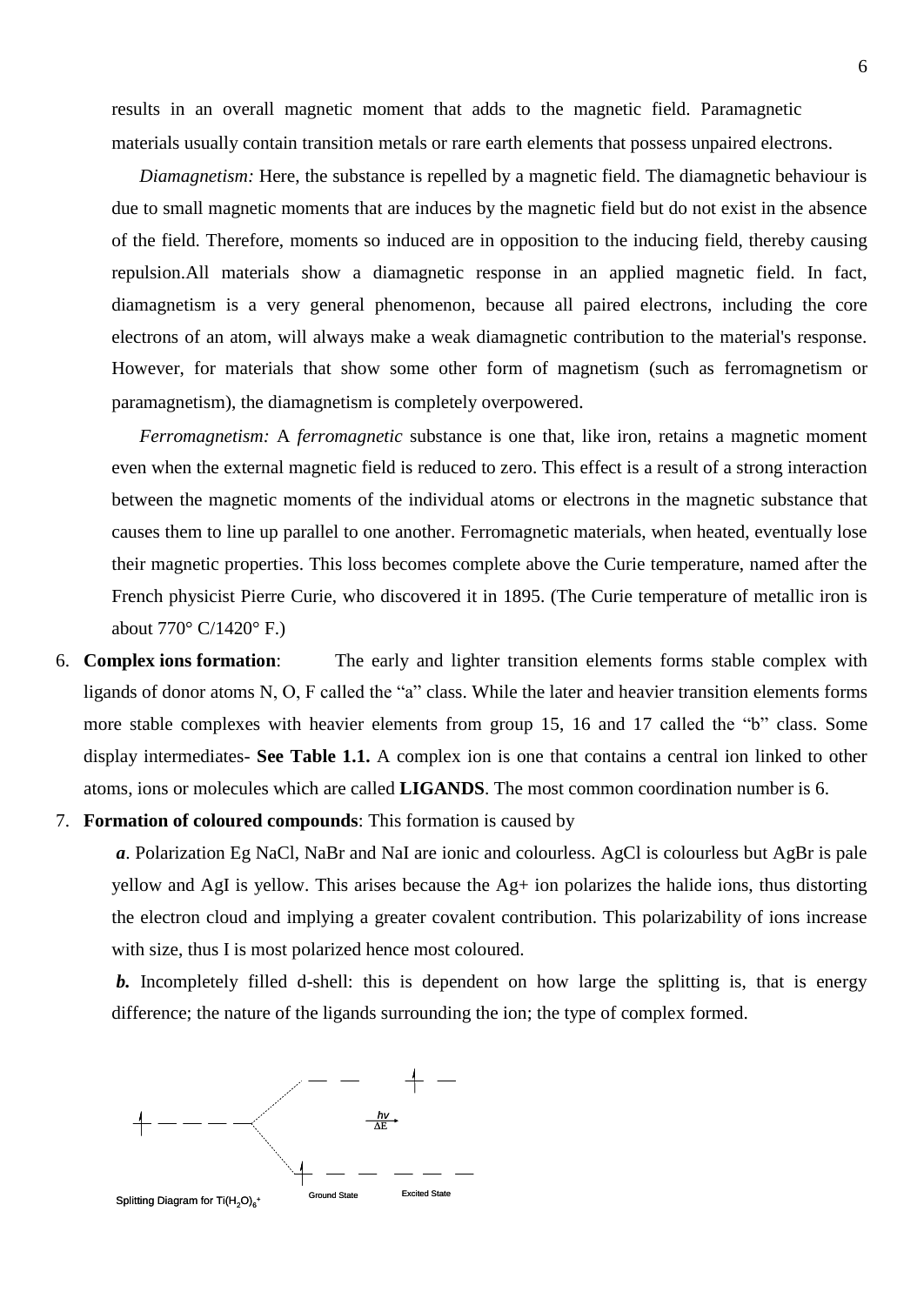Some are white eg TiO<sub>2</sub>, ZnSO<sub>4</sub>. This is because Zn= $3d^{10}$ , Ti= $3d^{0}$ . Also, Sc<sup>3+</sup>, Ti<sup>4+</sup>,

 $V^{5+}$ ,  $Cr^{6+}$ ,  $Mn^{7+}$  has d<sup>0</sup>, so d-d transition is impossible and hence their compounds should be colourless, but this is not the case. As oxidation state increases, it becomes strongly covalent; instead of charged ionic compounds, it forms oxoions eg  $TiO<sup>2</sup>$ ,  $VO<sub>2</sub><sup>+</sup>$ -pale yellow,  $VO<sub>4</sub><sup>3</sup>$ ,  $CrO<sub>4</sub><sup>2</sup>$ -yellow and  $MnO<sub>4</sub>$ -intense purple. The colour is due to charge transfer eg for  $MnO<sub>4</sub>$ , an electron is transferred from O to Mn, hence,  $O^2$  becomes O,, reducing the oxidation state of Mn from +7 to +6. However, charge transfer requires that the energy levels on the two different atoms be fairly close.

## **8. Catalytic properties:**

They are good catalysts because they can change their oxidation state easily. The catalytic action of transition metals is probably due to the ability of the atoms on the metal surface to form bonds with the reactant molecules. The large number of 3d and 4S electrons available makes this possible. This has the effect of increasing the concentration of the reactants at the catalyst surface and also of weakening the bonds in the reactant molecules (i.e. the activation energy is lowered).

## *Examples of industrial processes involving the use of transition metals as catalysts*

a. Industrial manufacture of ammonia (Haber process)

$$
N_{2(g)} + 3H_{2(g)} \xrightarrow{\text{Finely divided}} 2NH_{3(g)}
$$
  
Fe catalyst

b. Manufacture of sulphur (IV) oxide (Contact Process)

$$
2SO_{2(g)} + O_{2(g)} \frac{V_2O_5}{\text{Calalyst}} \quad 2SO_{3(g)}
$$

c. Hydrogenation of alkenes

$$
CH_2=CH_{2(g)} + H_{2(g)} \xrightarrow{\text{Ni}} CH_3-CH_{3(g)} \xrightarrow{\text{CH}_2 \atop \text{Catalyst}} CH_3-CH_{3(g)}
$$

# **DIFFERENCES BETWEEN 1ST ROW AND OTHER TWO ROWS TRANSITION ELEMENT**

1. **M-M bonding and cluster compounds**: M-M bonding is rare in 1st row transition elements but occurs in few carbonyl compounds eg  $Mn_2(CO)_{10}$ , Fe<sub>2</sub>(CO)<sub>9</sub> etc. Also in carboxylate complexes such as  $Cr_2(CH_3COO)_4(H_2O)_2$ . But in  $2<sup>nd</sup>$  and  $3<sup>rd</sup>$  row, it is much common eg

**a**. carbonyls-  $Ru_3(CO)_{12}$ ,  $Os_3(CO)_{12}$ ,  $Ir_4(CO)_{12}$ ;

**b**. Mo, Ru, and Rh form binuclear carboxylate complexes such as  $Mo_2(CH_3COO)_4(H_2O)_2$  as for chromium (II) acetate.

**c.** halide ions eg  $[Re_2Cl_8]^2$  and  $[Mo_2Cl_9]^3$ .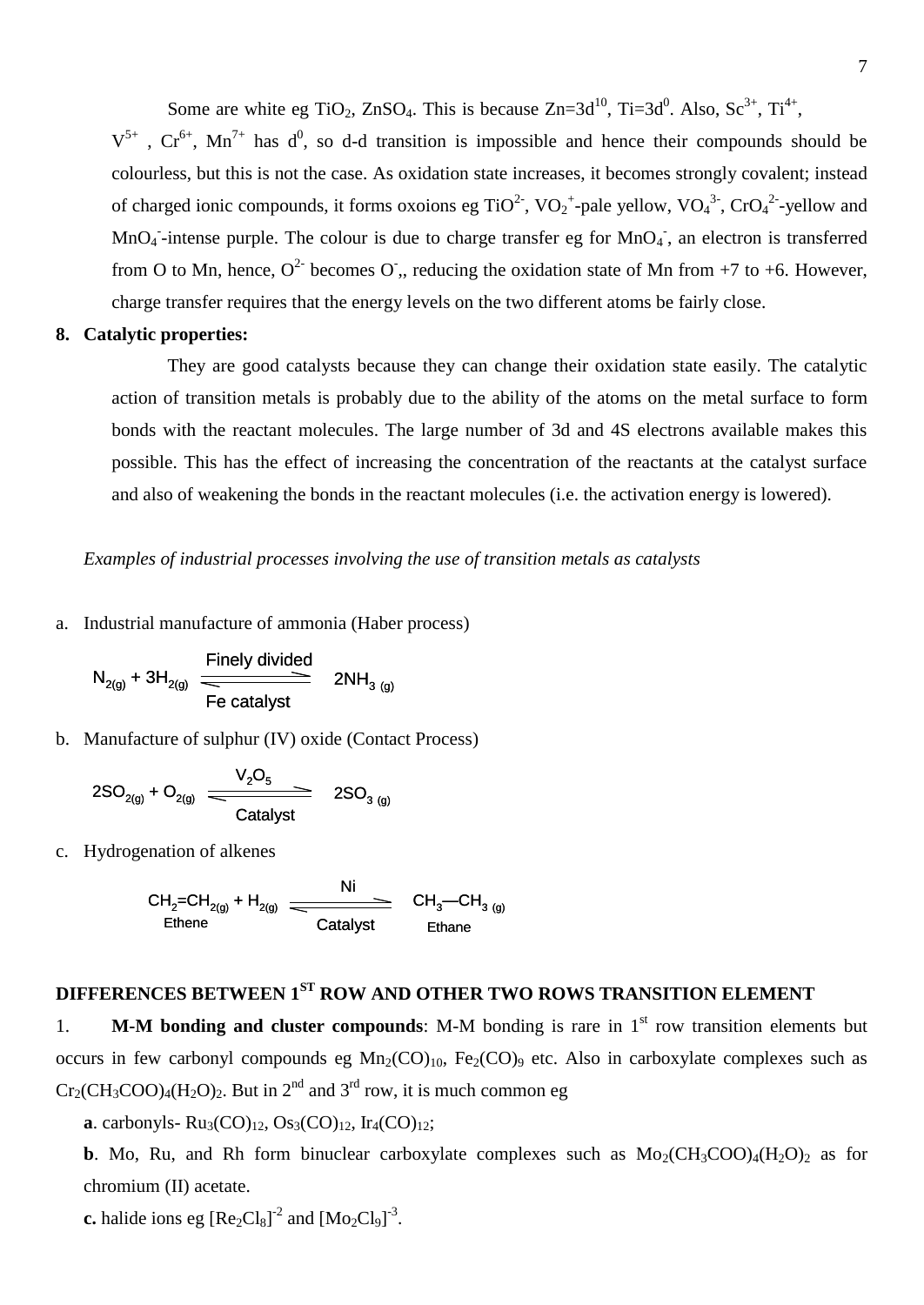**d**. Lower halides of several elements have a group of 3 or 6 metals bonded together called cluster compounds eg Nb, Mo, Ta, W, Re.-  $[Nb_6Cl_{12}]^{+2}$ ,  $[Ta_6Cl_{12}]^{+2}$ .

2. **Stability of oxidation state**:  $+2$  and  $+3$  states are more important and stable for  $1<sup>st</sup>$  row than for  $2<sup>nd</sup>$ and 3<sup>rd</sup> row eg  $[Cr^{III}Cl_6]$ <sup>-3</sup>,  $[Co^{III}(NH_3)_6]$ <sup>+3</sup>. Higher oxidation states are more important and stable for 2<sup>nd</sup> and  $3^{rd}$  row eg [CrO<sub>4</sub><sup>-2</sup>], which is a strong oxidizing agent but  $[MoO<sub>4</sub>]<sup>-2</sup>$  and  $[WO<sub>4</sub>]<sup>-2</sup>$  are stable. Also, manganate[MnO<sub>4</sub>] is a strong oxidizing agent but, pertechnate[TcO<sub>4</sub>] and ,perhenate[ReO<sub>4</sub>] ions are stable. Also at  $2^{nd}$  and  $3^{rd}$  row elements you have high oxidation states like in WCl<sub>6</sub>, ReF<sub>7</sub>, PtF<sub>6</sub>, RuO<sub>4</sub> and  $OsO<sub>4</sub>$  which are not present for  $1<sup>st</sup>$  row.

3 **Complexes:** The coordination number of 6 is most common among the transition elements. 4 is less common but 7 and 8 which are uncommon for  $1<sup>st</sup>$  row, are common in early members of  $2<sup>nd</sup>$  and  $3<sup>rd</sup>$  row. 4. **Size**; The atomic size of  $2<sup>nd</sup>$  row transition elements are larger than  $1<sup>st</sup>$  row but due to lanthanide contraction, the radii of  $3<sup>rd</sup>$  row are almost same as for  $2<sup>nd</sup>$  row.

5. **Magnetism**: For 1<sup>st</sup> row octahedral complexes, the d-level splits into  $t_{2g}$  and  $e_g$  sublevels. If the ligand has a strong field, they cause a large difference in energy between the sublevels, therefore, the electrons on the d-orbital fills the lower  $t_{2g}$  before the fill the  $e_g$ , even if they have to pair- *low spin*. If the ligand has a weak field, the energy difference will be small due to minimal splitting, hence each of the  $t_{2g}$ and  $e_g$  are singly filled with electrons before pairing- *high spin*. But for the 2<sup>nd</sup> and 3<sup>rd</sup> row elements, only low spin complexes are formed regardless of the ligands. For 1<sup>st</sup> row transition elements, spin contribution is sufficient but for  $2<sup>nd</sup>$  and  $3<sup>rd</sup>$  row, orbital contribution is significant and spin-orbit coupling may occur. Also,  $2<sup>nd</sup>$  and  $3<sup>rd</sup>$  row transition elements show extensive temperature dependent paramagnetism due to spin-orbit coupling, removing degeneracy from the lowest energy level in the ground state.

6. **Abundance:**  $1<sup>st</sup>$  row transition elements are more common-6.79% of the earth's crust. But  $2<sup>nd</sup>$  and  $3<sup>rd</sup>$  row transition elements are scarce. Tc does not occur in nature.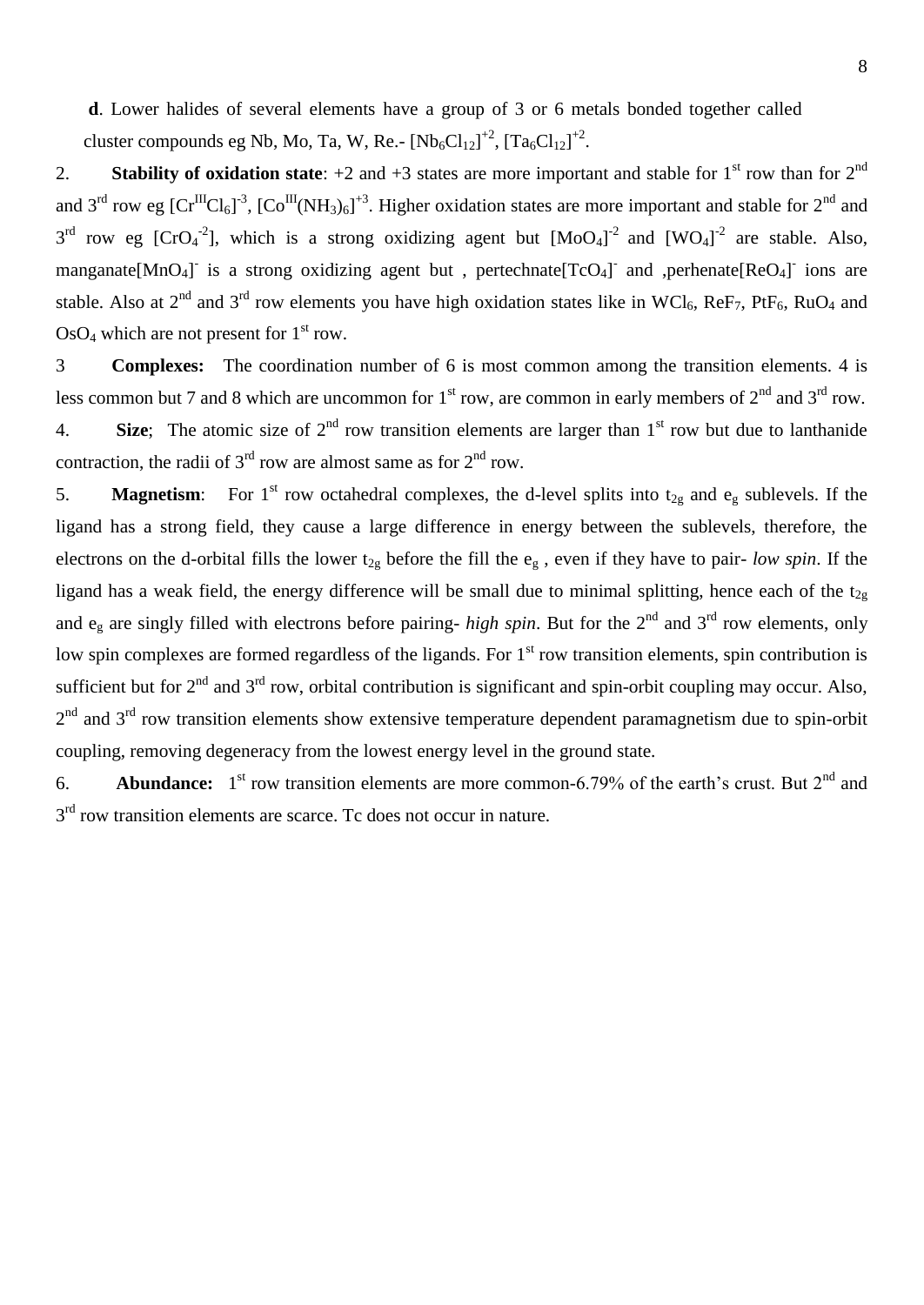## **2.0 INTRODUCTION TO COORDINATION CHEMISTRY**

A **coordination compound**, sometimes called a coordination complex, contains a central metal atom or ion surrounded by a number of oppositely charged ions or neutral molecules (possessing lone pairs of electrons) which are known as **ligands**. If a **ligand** is capable of forming more than one bond with the central metal atom or ion, then ring structures are produced which are known as Metal Chelates, the ring forming groups are described as chelating agents or polydentate ligands. The **coordination number** of the central metal atom or ion is the total number of sites occupied by ligands. Note: a bidentate ligand uses two sites, a tridentate three sites etc.

Although coordination complexes are particularly important in the chemistry of the transition metals, some main group elements also form complexes. Aluminum, tin, and lead, for example, form complexes such as the  $AIF_6^{3}$ ,  $SnCl_4^{2}$  and  $PbI_4^{2}$  ions.

## **Werner's Theory of Coordination Complexes**

Alfred Werner developed a model of coordination complexs which explains the following observations. At least three different cobalt(III) complexes can be isolated when  $CoCl<sub>2</sub>$  is dissolved in aqueous ammonia and then oxidized by air to the +3 oxidation state. A fourth complex can be made by slightly different techniques. These complexes have different colors and different empirical formulas

When excess  $Ag^+$  ion is added to solutions of the CoCl<sub>3</sub> 6 NH<sub>3</sub> and CoCl<sub>3</sub> 5 NH<sub>3</sub> H<sub>2</sub>O complexes, three moles of AgCl are formed for each mole of complex in solution, as might be expected. However, only two of the Cl<sup>-</sup> ions in the CoCl<sub>3</sub> 5 NH<sub>3</sub> complex and only one of the Cl<sup>-</sup> ions in CoCl<sub>3</sub> 4 NH<sub>3</sub> can be precipitated with  $Ag<sup>+</sup> ions$ .

Measurements of the conductivity of aqueous solutions of these complexes suggest that the  $CoCl<sub>3</sub> 6$  $NH_3$  and CoCl<sub>3</sub> 5 NH<sub>3</sub> H<sub>2</sub>O complexes dissociate in water to give a total of four ions. CoCl<sub>3</sub> 5 NH<sub>3</sub> dissociates to give three ions, and  $CoCl<sub>3</sub> 4 NH<sub>3</sub>$  dissociates to give only two ions.

Werner explained these observations by suggesting that transition-metal ions such as the  $\text{Co}^{3+}$  ion have a primary valence and a secondary valence. The *primary valence* is the number of negative ions needed to satisfy the charge on the metal ion. In each of the cobalt(III) complexes previously described, three Clions are needed to satisfy the primary valence of the  $Co<sup>3+</sup>$  ion.

The *secondary valence* is the number of ions of molecules that are coordinated to the metal ion. Werner assumed that the secondary valence of the transition metal in these cobalt(III) complexes is six. The formulas of these compounds can therefore be written as follows.

> $[Co(NH<sub>3</sub>)<sub>6</sub><sup>3+</sup>][Cl$ orange-yellow  $[Co(NH<sub>3</sub>)<sub>5</sub>(H<sub>2</sub>O)<sup>3+</sup>][CI]<sub>3</sub>$  red  $[Co(NH_3)_5Cl^{2+}][Cl^2]_2$ purple  $[Co(NH<sub>3</sub>)<sub>4</sub>Cl<sub>2</sub><sup>+</sup>][Cl<sup>-</sup>$ ] green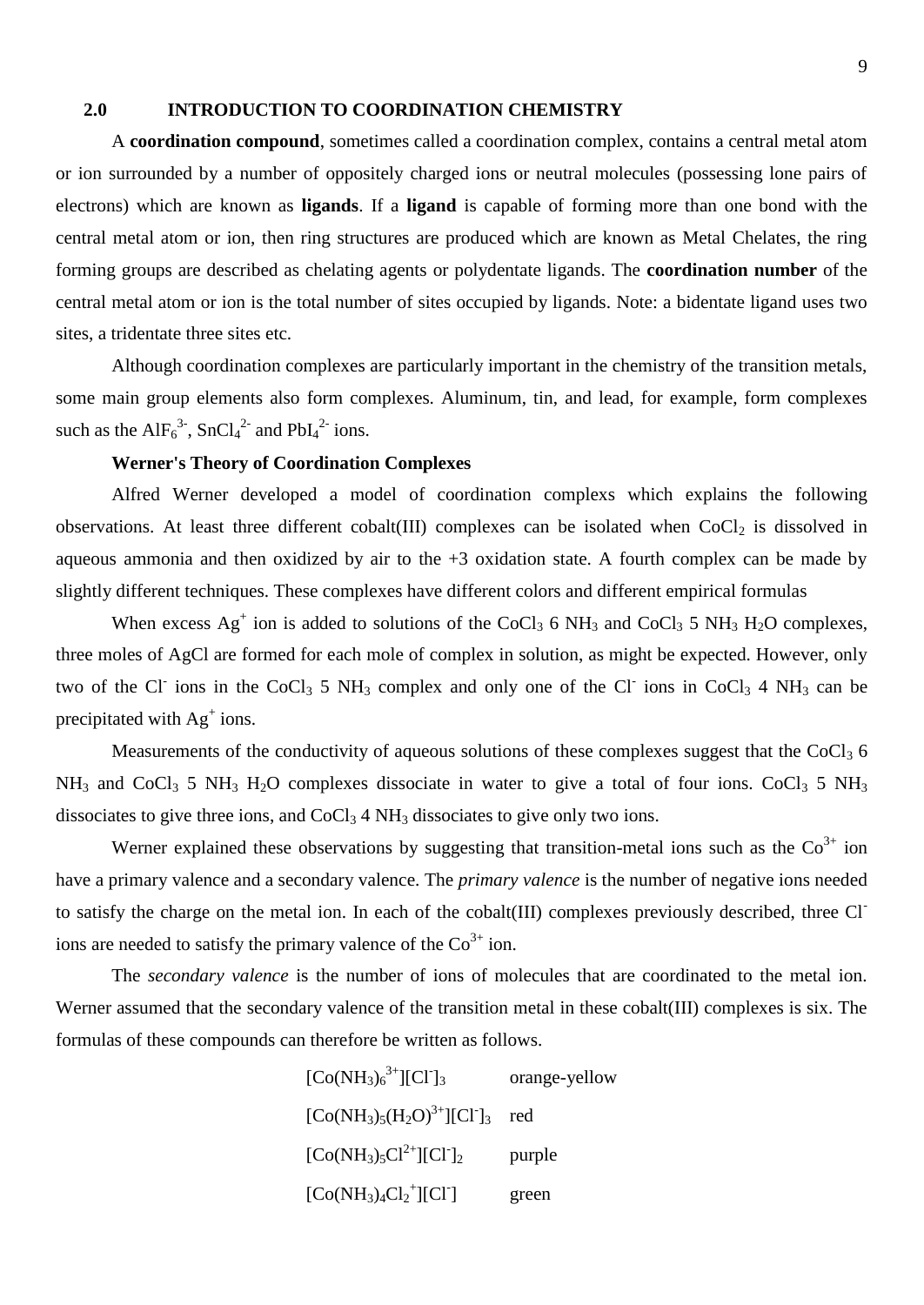The cobalt ion is coordinated to a total of six ligands in each complex, which satisfies the secondary valence of this ion. Each complex also has a total of three chloride ions that satisfy the primary valence. Some of the Cl<sup>-</sup> ions are free to dissociate when the complex dissolves in water. Others are bound to the  $\text{Co}^{3+}$  ion and neither dissociate nor react with Ag<sup>+</sup>.

#### **Formation of complexes and Lewis Acid-Lewis base Approach to Bonding in Complexes**

In transition metal complexes, non-bonded pairs of electrons on the ligands form coordinate bonds to the central metal. The unshared electron pairs are donated into vacant orbitals of the transition metal ion. The number of coordinate bonds from the ligands to the central ion is known as the coordination number of the central ion.

Coordination compounds, such as the  $[FeCl<sub>4</sub>]<sup>-</sup>$  ion and  $CrCl<sub>3</sub> 6 NH<sub>3</sub>$ , are called such because they contain ions or molecules linked, or coordinated, to a transition metal. They are also known as complex ions or coordination complexes because they are Lewis acid-base complexes. A complex is a combination of a Lewis acid (the central metal atom) with a number of Lewis bases (the ligands). The atom in the Lewis base ligand that forms the bond to the central metal atom is called the **donor atom** because it donates the electrons used in bond formation. The metal atom or ion, the Lewis acid in the complex is the **acceptor atom**.

A Lewis acid is therefore any ion or molecule that can accept a pair of electrons. A Lewis base is an ion or molecule that can donate a pair of electrons.

When  $Co<sup>3+</sup>$  ions react with ammonia, the  $Co<sup>3+</sup>$  ion accepts pairs of nonbonding electrons from six NH<sup>3</sup> ligands to form covalent cobalt-nitrogen bonds. The metal ion is therefore a Lewis acid, and the ligands coordinated to this metal ion are Lewis bases.

 $Co^{3+} + 6 NH_3 \implies Co(NH_3)_6^{3+}$ electron-pair electron-pair acid-base acceptor donor complex (Lewis acid) (Lewis base)

The  $Co<sup>3+</sup>$  ion is an electron-pair acceptor, or Lewis acid, because it has empty valence-shell orbitals that can be used to hold pairs of electrons.

#### *Typical Coordination Numbers*

Transition-metal complexes have been characterized with coordination numbers that range from 1 to 12, but the most common coordination numbers are 2, 4, and 6. Examples of complexes with these coordination numbers are given in the table below.

In an Inner-sphere complex, the ligands are attached directly to the central metal atom or ion. These ligands form the primary coordination sphere of the complex and their number is called the coordination number of the central metal atom. For an outer-sphere complex, the complex cations can associate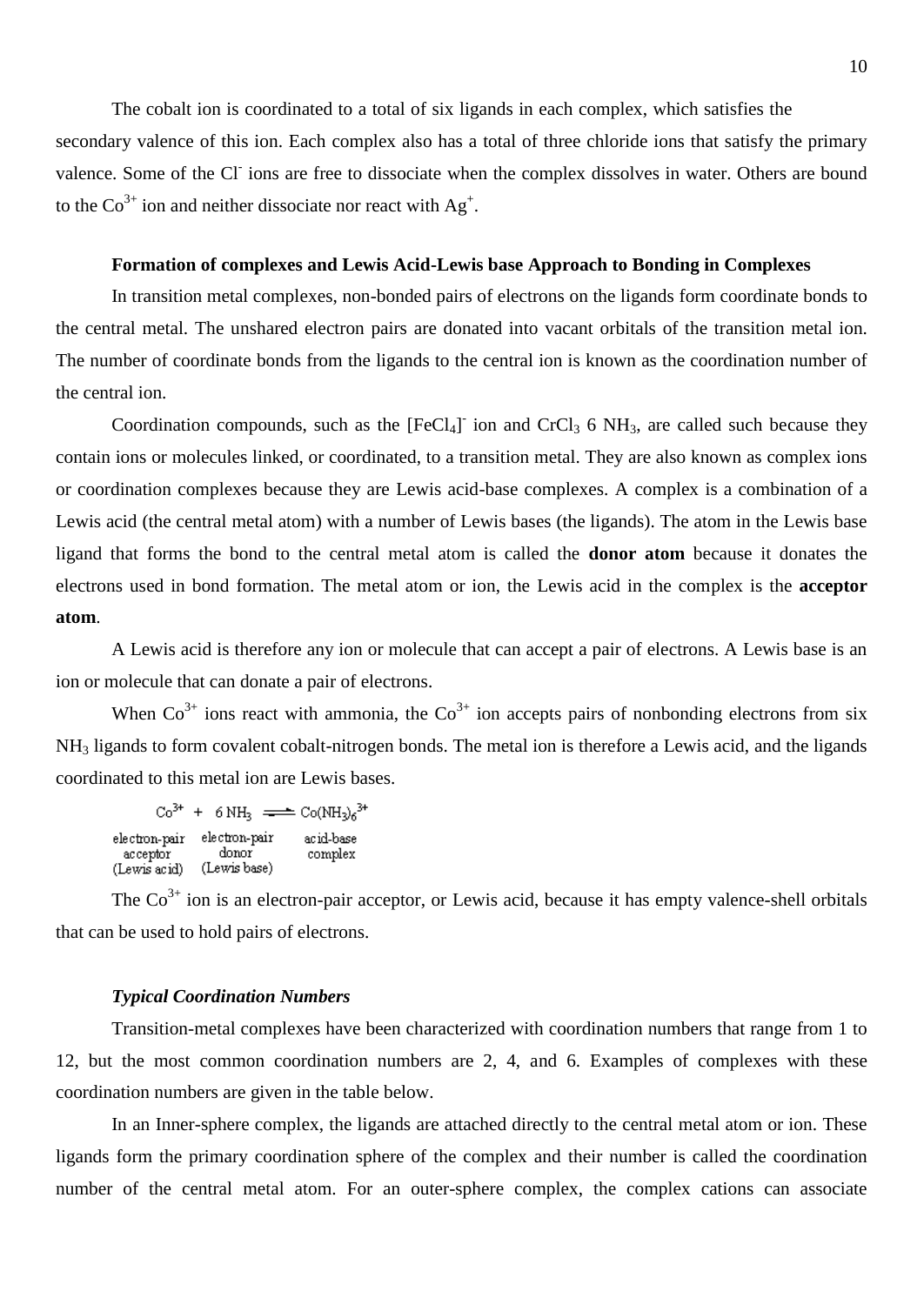electrostatically with anionic ligands and by other weak interactions, with solvent molecules,

without displacement of the ligands already present. Eg  $[Mn(OH_2)_6]^{2+}$ . SO<sub>4</sub><sup>2-</sup> ions and  $[Mn(OH_2)_5SO_4]$  ions.

Three factors govern the coordination number of a complex:

- 1. The size of the central atom or ion: the large radii of atoms and ions lower the periodic table favour higher coordination number.
- 2. The steric interactions between the ligands: Bulky ligands often result in low coordination numbers, especially if the ligands are also charged (when unfavorable electrostatic interactions also come into play)
- 3. Electronic interactions between the central atom or ion and the ligands.

## *Higher coordination number*: This is common with

(a)elements on the left of the period where the ions have a larger radii

(b) metal ions that have only few electrons because a small number of valence electrons means the metal can accept more electrons from Lewis bases eg  $[Mo(CN)_8]^4$ .

#### *Lower coordination number*: This is common with

- (a) the right of the d-blocks, if the ions are rich in electrons which will accept less electrons from the Lewis bases eg  $[PtCl<sub>4</sub>]<sup>2</sup>$ .
- (b) If the ligands can form multiple bonds with the central metal as the electrons provided by each ligand tend to exclude the attachment of more ligands eg  $MnO<sub>4</sub>$ ,  $CrO<sub>4</sub><sup>2</sup>$ .

#### **Typical Ligands**

Any ion or molecule with a pair of nonbonding electrons can be a ligand. Many ligands are described as monodentate (literally, "one-toothed") because they "bite" the metal in only one place. Typical monodentate ligands are given in the figure below.

$$
[c = M] = \begin{bmatrix} \vec{x} - c = M \end{bmatrix} = \begin{bmatrix} \vec{x} - \vec{c} \\ \vec{c} - \vec{c} \end{bmatrix}
$$

$$
[c = M] = \begin{bmatrix} \vec{x} - \vec{c} \\ \vec{c} - \vec{c} \end{bmatrix}
$$

$$
[c = M] = \begin{bmatrix} \vec{x} - \vec{c} \\ \vec{c} - \vec{c} \end{bmatrix}
$$

Other ligands can attach to the metal more than once. Ethylenediamine (en) is a typical bidentate ligand.

`<br>NН^  $H-M$ 

ethylenediamine (en) Each end of this molecule contains a pair of nonbonding electrons that can form a covalent bond to a metal ion. Ethylenediamine is also an example of a chelating ligand. The term chelate comes from a Greek stem meaning "claw." It is used to describe ligands that can grab the metal in two or more places, the way a claw would. Linking ethylene- diamine fragments gives tridentate ligands and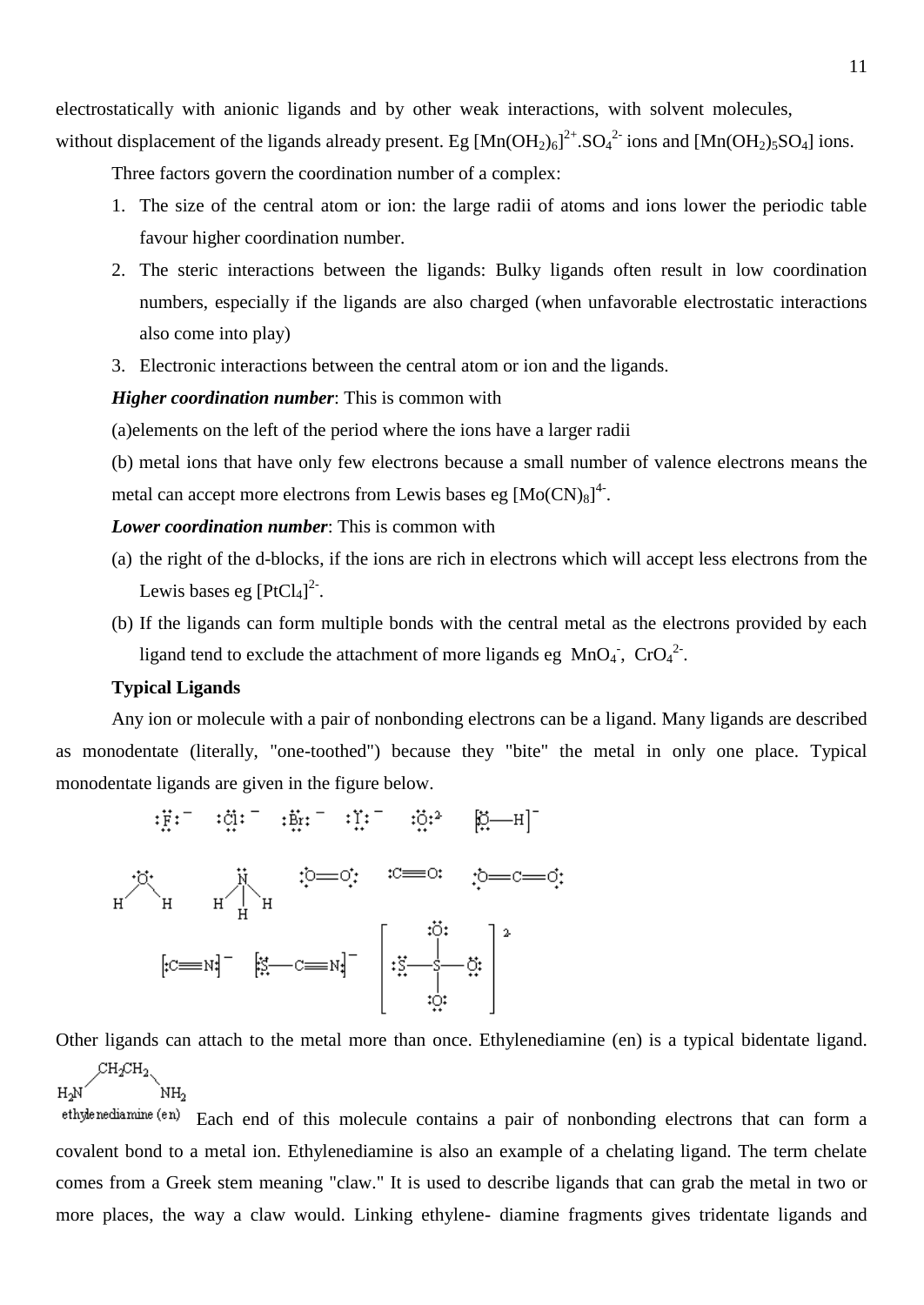tetradentate ligands, such as diethylenetriamine (dien) and triethylenetetramine (trien). Adding four - $CH_2CO_2$  groups to an ethylenediamine framework gives a hexadentate ligand, which can singlehandedly satisfy the secondary valence of a transition-metal ion.

#### **Organometallic Chemistry**

Any coordination or complex compound consisting of a heavy metal such as nickel, cobalt, or iron surrounded by carbonyl (CO) groups. Some common metal carbonyls include: tetracarbonylnickel Ni(CO)<sub>4</sub>, pentacarbonyliron Fe(CO)<sub>5</sub>, and octacarbonyldicobalt  $Co_2(CO)$ <sub>8</sub>. In general, the metal carbonyls are produced by direct action of carbon monoxide on the finely divided metal. They are used in the preparation of metals of exceptionally high purity and as catalysts in organic syntheses.

The electronic structures of most metal carbonyls containing one metal atom per molecule (mononuclear carbonyls) bear striking resemblances to those of the noble-gas elements. For example, tetracarbonylnickel has 36 electrons (28 from the nickel atom and 8 electrons from the 4 carbonyl groups) surrounding the nickel nucleus. This number, called the [effective atomic number](ebcid:com.britannica.oec2.identifier.ArticleIdentifier?articleId=32054&library=EB&query=null&title=effective%20atomic%20number#9032054.toc) (EAN), is also the total number of electrons in the noble-gas element krypton.

Ferocene, also called *Dicyclopentadienyliron,* the earliest and best known of the so-called sandwich compounds; these are derivatives of transition metals in which two organic ring systems are bonded symmetrically to the metal atom. Its molecular formula is  $(C_5H_5)_2Fe$ .

Carborane any member of a class of organometallic compounds having the general formula  $C_2B_nH_{n+1}$ <sup>2</sup>, in which C, B, and H represent, respectively, carbon, boron, and hydrogen atoms and *n* an integer; carboranes with *n* ranging from 3 to 10 have been characterized. The carboranes have polyhedral molecular structures based on networks of boron and carbon atoms, the carbon atoms occupying adjacent positions. They are generally prepared by reaction of acetylene or acetylene derivatives with boron hydrides. The beststudied carborane is  $o$ -carborane,  $C_2B_{10}H_{12}$ , made by reaction of acetylene with decaborane in the presence of diethyl sulfide. Its molecular structure resembles an icosahedron with the 10 boron atoms and 2 adjacent carbon atoms forming the apices.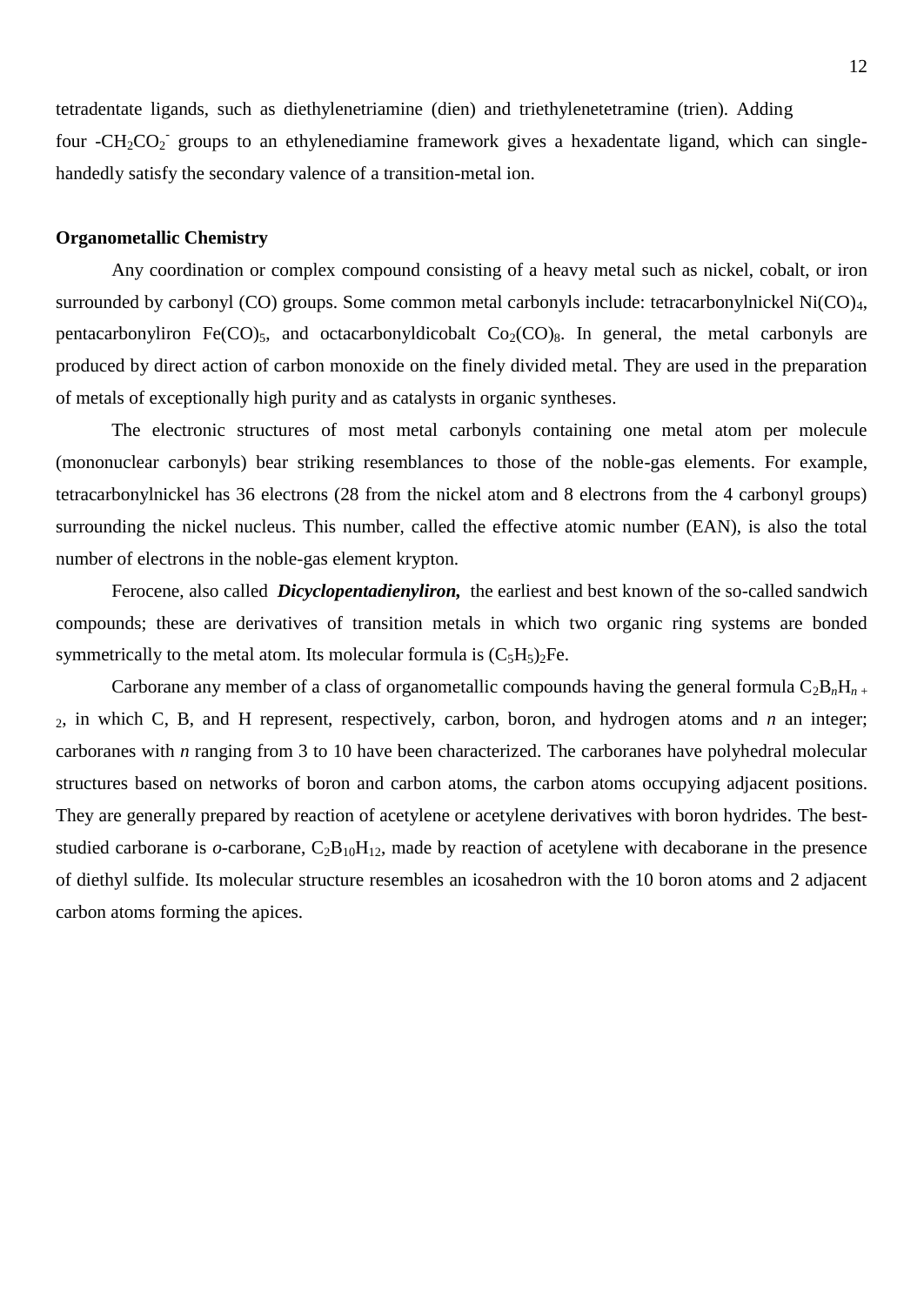## **GROUP 3(IIIB)-SCANDIUM GROUP**

#### **Electronic Structure**

This comprises of

| Scandium Sc  | $-[Ar]3d^14S^2$                         |
|--------------|-----------------------------------------|
| Yttrium Y    | $-$ [Kr]4d <sup>1</sup> 5S <sup>2</sup> |
| Lanthanum La | $-$ [Xe]5d <sup>1</sup> 6S <sup>2</sup> |
| Actinium Ac  | $-$ [Rn]6d <sup>1</sup> 7S <sup>2</sup> |

The members of this group and the 14 lanthanides are collectively called the rare earths even though Scandium is a d-block metal and lanthanides are f-block. Also, scandium group is not so rare.

#### **Occurrence and Extraction**

### **Table 2.1: Relative abundance of the Scandium group**

| Element   | Abundance in %(ppm) |
|-----------|---------------------|
| Scandium  | $31\%(25)$          |
| Yttrium   | 29%(31)             |
| Lanthanum | 28%(35)             |
| Actinium  | trace               |

**Scandium:** Sc is the 31<sup>st</sup> most abundant element by weight in the earth's crust. It occurs in a rare mineral thortveitite  $(Sc_2[Si_2O_7])$ .

Scandium is easily separated from the other rare earths by precipitation of the very insoluble potassium scandium sulfate or by extraction of scandium thiocyanate by diethyl ether. The metal itself was first prepared in 1938 by the electrolysis of potassium, lithium, and scandium chlorides in a eutectic mixture (*i.e.*, a mixture having the lowest melting point possible with those components). Scandium is now produced on a small scale mostly as a by-product of uranium extraction from the mineral davidite, which contains about 0.02 percent scandium oxide.

**Yttrium and Lanthanum:** These are  $29<sup>th</sup>$  and  $28<sup>th</sup>$  (respectively) most abundant elements. The exist together with lanthanide elements in bastnaesite( $M^{III}CO_3F$ ), monazite( $M^{III}PO_4$ ) and other minerals from which it is very difficult to separate due to closeness in size. Stable yttrium-89 is the only naturally occurring isotope. Lanthanum exhibits three allotropic (structural) forms. Two isotopes occur in nature: stable lanthanum-139 (99.911 percent) and very long-lived radioactive lanthanum-138 (0.089 percent). The isotope lanthanum-140 has been detected as a fission product in snow after nuclear-test explosions.

Yttrium occurs especially in the heavy rare-earth ores, of which gadolinite, euxenite, and xenotime are the most important. In the igneous rocks of the Earth's crust, this element is more plentiful than any of the other rare-earth elements except cerium and is twice as abundant as lead. Yttrium also occurs in the products of nuclear fission. Commercially yttrium is separated from the other rare earths by ion exchange, and the metal is produced by reduction of the fluoride with calcium.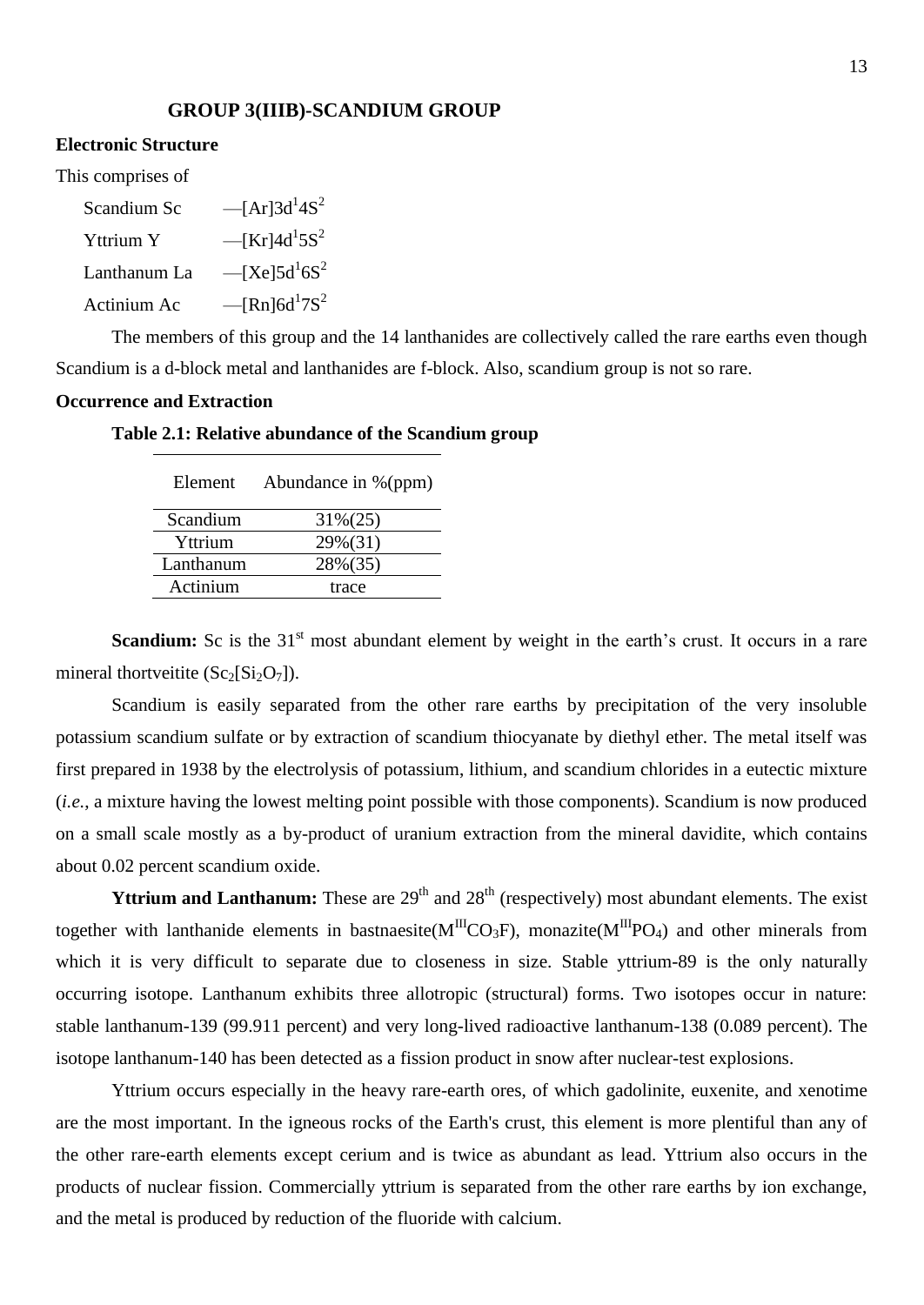Lanthanum is concentrated commercially by crystallization of ammonium lanthanum nitrate. Ion-exchange and solvent extraction methods are used when high purity is desired. The metal itself is prepared by electrolysis of fused anhydrous halides.

Yttrium and Lanthanum can be prepared by reduction of its halides (chlorides or fluorides) with calcium at 1000ºC under an atmosphere of argon.

Actinium: There is scarcity of the naturally occurring Ac due to the short half lives of its isotopes. A ton of pitchblende ore contains about 0.15 mg of actinium. The most common isotope of actinium is actinium-227 $\left[\frac{227}{89}Ac\right]$ ; the others, natural and artificial for example actinium-2278 $\left[\frac{228}{89}Ac\right]$  with half-life 6hrs are too short-lived to accumulate in macroscopic quantity. Actinium-227, which is one of the decay products of uranium-235, has a 21.6-year half-life and in turn decays almost entirely to thorium-227, but about 1 percent decays to francium-223.

$$
^{232}_{90}Th \xrightarrow{\alpha} ^{228}_{88}Ra \xrightarrow{\beta} ^{228}_{89}Ac
$$
  

$$
^{235}_{92}U \xrightarrow{\alpha} ^{231}_{90}Th \xrightarrow{\beta} ^{231}_{91}Pa \xrightarrow{\alpha} ^{227}_{89}Ac \xrightarrow{\beta} ^{227}_{90}Th
$$

It can also be made by irradiating Ra with neutrons in a nuclear reactor. This whole disintegration chain with its branches is called the actinium decay series.

 $Ra + \frac{1}{0}n \longrightarrow \frac{227}{88}Ra \longrightarrow \frac{\beta}{89}Ac$ 227 88 1 0  $^{226}_{88}Ra + ^1_0n \longrightarrow ^{227}_{88}Ra \longrightarrow$ 

#### **GENERAL PROPERTIES**

#### **Table 2.2: Summary of some of the physical properties**

|    | <b>Appearance</b><br>(in pure | <b>Atomic</b> | <b>Ionic</b> |     | <b>Ionization energy</b><br>$kJmol-1$ |      | $M.p^oC$ | $B.p^oC$ | Standard<br>Electric<br>Potential<br>$E^o(V)$ |
|----|-------------------------------|---------------|--------------|-----|---------------------------------------|------|----------|----------|-----------------------------------------------|
|    | state)                        | radii         | radii        | 1st | 2nd                                   | 3rd  |          |          |                                               |
|    | Silvery                       |               |              |     |                                       |      |          |          |                                               |
| Sc | white, rather                 | 1.44          | 0.745        | 631 | 1235                                  | 2393 | 1539     | 3,337    | $-2.08$                                       |
|    | soft                          |               |              |     |                                       |      |          |          |                                               |
| Y  | Silvery,                      | 1.62          | 0.900        | 616 | 1187                                  | 1968 | 1530     | 3,337    | $-2.37$                                       |
|    | ductile                       |               |              |     |                                       |      |          |          |                                               |
|    | Silvery-                      |               |              |     |                                       |      |          |          |                                               |
|    | white ductile                 |               |              |     |                                       |      |          |          |                                               |
| La | and                           | 1.69          | 1.0322.      | 541 | 1100                                  | 1852 | 920      | 3,454    | $-2.52$                                       |
|    | malleable,                    |               |              |     |                                       |      |          |          |                                               |
|    | very soft                     |               |              |     |                                       |      |          |          |                                               |
|    | Silvery                       |               |              |     |                                       |      |          |          |                                               |
| Ac | white, glows                  |               | 1.12         |     |                                       |      | 817      |          | 2.6                                           |
|    | blue in dark                  |               |              |     |                                       |      |          |          |                                               |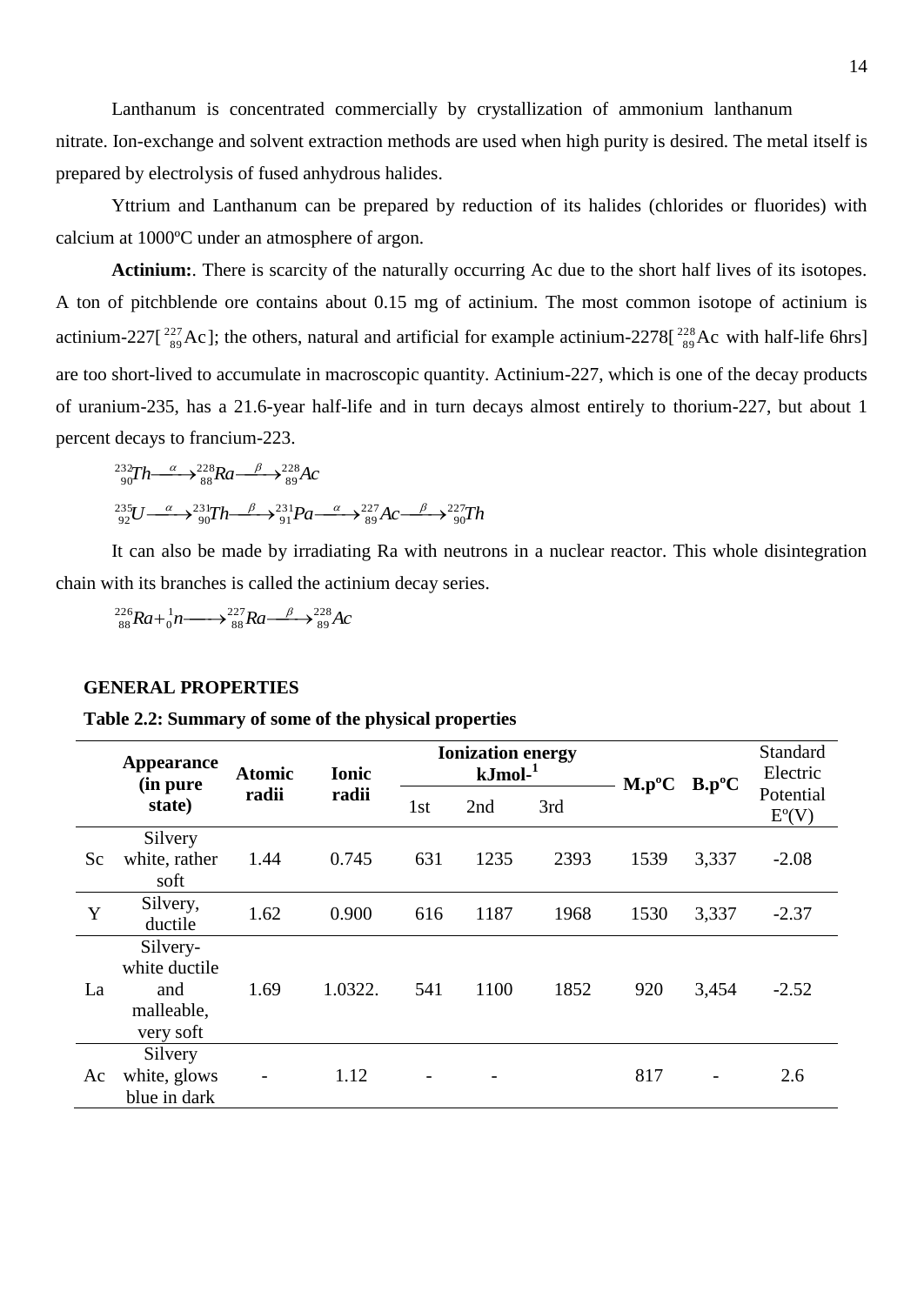#### *Oxidation State*:

The elements have an oxidation state of  $+3(M^{+3} \text{ ions})$ . This requires the removal of two **s** electrons and one  $d$  electron. The ions therefore have  $d^0$  configuration and  $d$ -d spectra is not possible. The ions and compounds are colourless and diamagnetic.

## *Chemical properties*:

They have high electrode potential and are reactive. The reactivity increases with increase in size. Lanthanum is the second most reactive of the rare-earth metals.

They tarnish in air and burn in oxygen to give oxides  $M_2O_3$ . La ignites in air at 440° C.

$$
2La + 3O_2 \rightarrow 2La_2O_3
$$

White oxide  $La<sub>2</sub>O<sub>3</sub>$  is the most alkaline rare-earth oxide. Yttrium however, forms a protective oxide coating in air, which makes it unreactive.

The metals react slowly in cold water but rapidly in hot water, giving off hydrogen to form a basic oxide or hydroxide.

$$
2La + 6H_2O \rightarrow 2La(OH)_3 + 3H_2
$$

$$
La(OH)_3 \rightarrow LaO.OH + H_2O
$$

To better understand their chemical properties, we will look at the compounds they form, when the undergo reaction.

#### *Oxides and Hydroxides*

**Scandium:** Scandium hydroxide (Sc(OH)<sub>3</sub>) doesnot seems to exist as a definite compound but as a basic oxide ScO.OH. The hydrous oxide is amphoteric and hydroxide isostructural with  $A<sub>1</sub>O<sub>3</sub>$  (AlO.OH). Because it is amphoteric, it reacts with concentrated NaOH to form a compound, liberating hydrogen in the process.

 $Sc + 3NaOH + 3H_2O \rightarrow Na_3[Sc(OH)_6] + 1\frac{1}{2}H_2$ 

**Yttrium and Lanthanum:** The yttrium hydroxide  $(Y(OH)_3)$  and Lanthanum hydroxide  $(La(OH)_3)$  are more basic than  $Sc(OH)_{3,3}$  the basic properties increases on descending the group. The yttrium and Lanthanum oxides and hydroxide reacts with acids to form salts and reacts with carbon (IV) oxide to form salt and water.

$$
2Y(OH)_3 + 3CO_2 \to Y_2(CO_3)_3 + 3H_2O
$$

 $La(OH)_{3}$  is a strong enough base as to liberate ammonia from ammonium salts.

Since the oxides and hydroxides are either amphoteric or weak bases, their oxosalts canbe decomposed to oxides on heating as for group 2(IIA) elements(but group 2 elements decomposition occurs more easily at low temperature)

$$
2Y(OH)_3 \xrightarrow{\text{heat}} Y_2O_3 + 3H_2O
$$
  
\n
$$
Y_2(CO_3)_3 \xrightarrow{\text{heat}} Y_2O_3 + 3CO_2
$$
  
\n
$$
2Y(NO_3)_3 \xrightarrow{\text{heat}} Y_2O_3 + 6NO_2 + 1\frac{1}{2}O_2
$$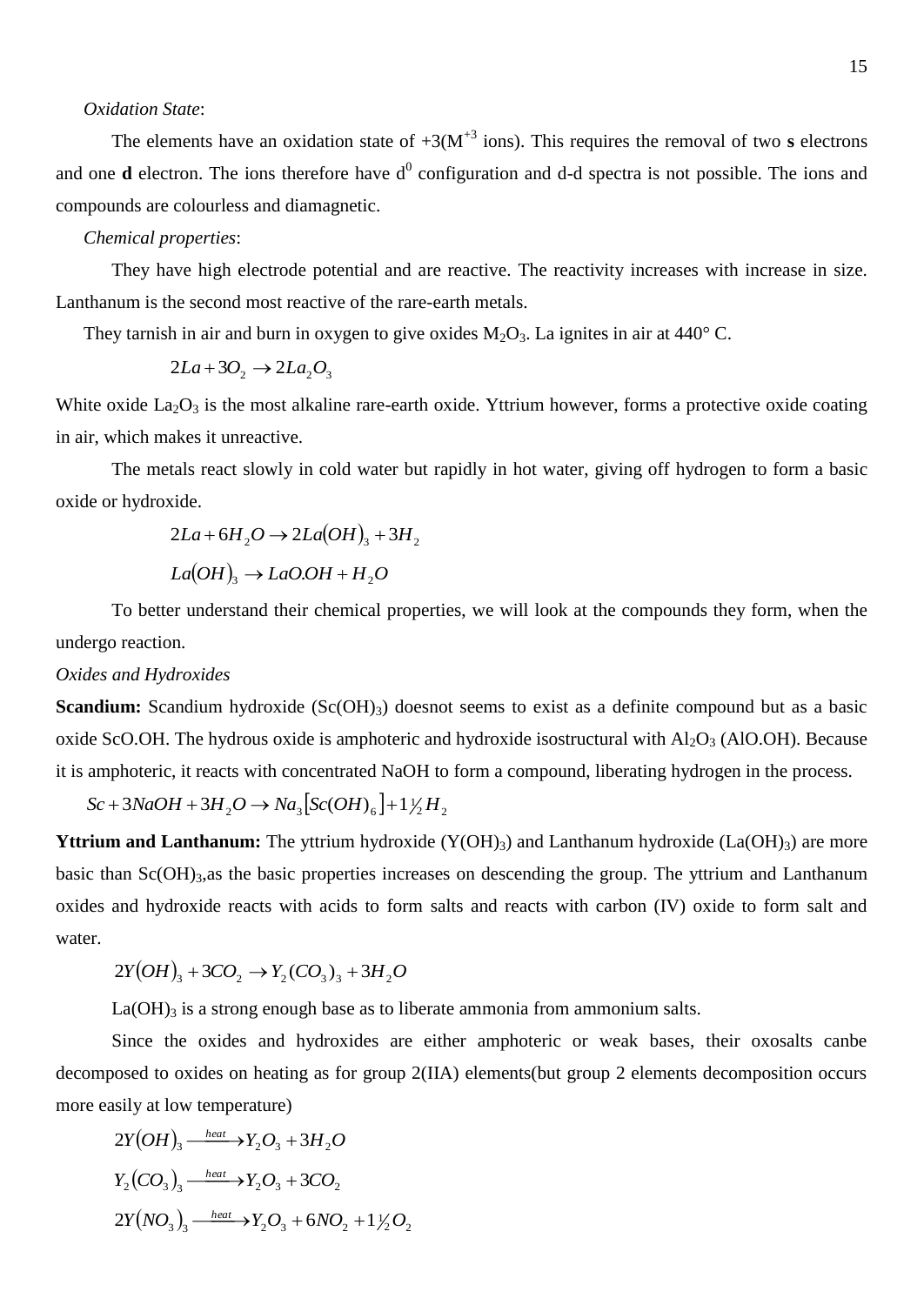$$
Y_2(SO_4)_3 \xrightarrow{\text{heat}} Y_2O_3 + 3SO_2 + 1\frac{1}{2}O_2
$$

*Halides*

They generally react with halogens forming trihalides  $MX_3$  which resembles that of calcium. The fluorides are insoluble in water just as  $CaF$  and the other halides are soluble and deliquescent just as  $CaCl<sub>2</sub>$ . Scandium fluoride dissolves readily in HF or in  $NH_4F$  to give fluoro complexes such as  $ScF_6^{3-}$ . The similarity with Al is confirmed by the presence of the cryolite phase  $\text{Na}_3\text{ScF}_6$  and  $\text{NaScF}_4$  in the NaF-ScF<sub>3</sub> system.

The chlorides of this group crystallize as hydrated salts, if prepared in solution. Heating the hydrated salts does not give anhydrous halides but gives the oxide (for  $ScCl<sub>3</sub>(H<sub>2</sub>O)<sub>7</sub>$  and oxohalides (for the others).

$$
2ScCl_3.(H_2O)_7 \xrightarrow{heat} Sc_2O_3 + 6HCl + 4H_2O
$$
  
\n
$$
YCl_3.(H_2O)_7 \xrightarrow{heat} YOCl + 2HCl + 6H_2O
$$
  
\n
$$
LaCl_3.(H_2O)_7 \xrightarrow{heat} LaOCl + 2HCl + 6H_2O
$$

Anhydrous chlorides can be made from the oxides by reaction with NH4Cl.

 $\int$ Sc<sub>2</sub> $O_3$  +  $6NH_4Cl \xrightarrow{300^\circ C} 2ScCl_3$  +  $6NH_3$  +  $3H_2O$  $_3$  T  $0.011_3$  T  $.012_2$  $_{2}O_{3} + 6NH_{4}Cl \longrightarrow 2ScCl_{3} + 6NH_{3} + 3$ 

ScCl<sub>3</sub> and ScBr<sub>3</sub> can also be obtained by  $P_2O_5$  dehydration of the hydrated halides. Unlike AlCl<sub>3</sub>, it doesnot act as a Friedel craft catalyst.

The salts generally are like those of calcium and the fluorides, carbonates, phosphates and oxalates are insoluble.

### *Hydrides*

The members of this group react with hydrogen on heating at 300ºC to form th highly conducting hydrides, MH<sub>2</sub>. These compounds are considered to contain  $M^{3+}$  and  $2H^{-}$  and an extra electron in a conduction band. The hydrides [except for scandium hydrides] absorb more hydrogen and lose their conducting power, forming compounds which are not fully stoichiometric but approach a composition of MH<sub>3</sub>. The hydrides react with water giving off hydrogen and salt-like (ionic) hydrides with hydride ion H<sup>-</sup>. *Carbides*

Scandium forms carbides  $ScC_2$  when the oxide is heated with carbon on an electric furnace. The carbide reacts with water to liberate ethyne.

 $Sc_2O_3 + C \xrightarrow{1000^\circ C} 2SC_2 \xrightarrow{H_2O} C_2H_2 + Sco.OH$ 1000  $_{2}O_{3}+C \frac{1000C}{\longrightarrow} 2ScC_{2} \frac{H_{2}O}{\longrightarrow} C_{2}H_{2}+$ 

From magnetic studies, scandium carbide contains  $Sc^{3+}$  and  $C_2^{2-}$  ions and the free ions are delocalized into a conduction band, giving some metallic conduction.

#### *Complexes*

The metals of this group do not have a strong tendency to form complexes because of their fairly large size.  $Sc^{3+}$  ion forms complexes more readily than the other members because it is the smallest ion.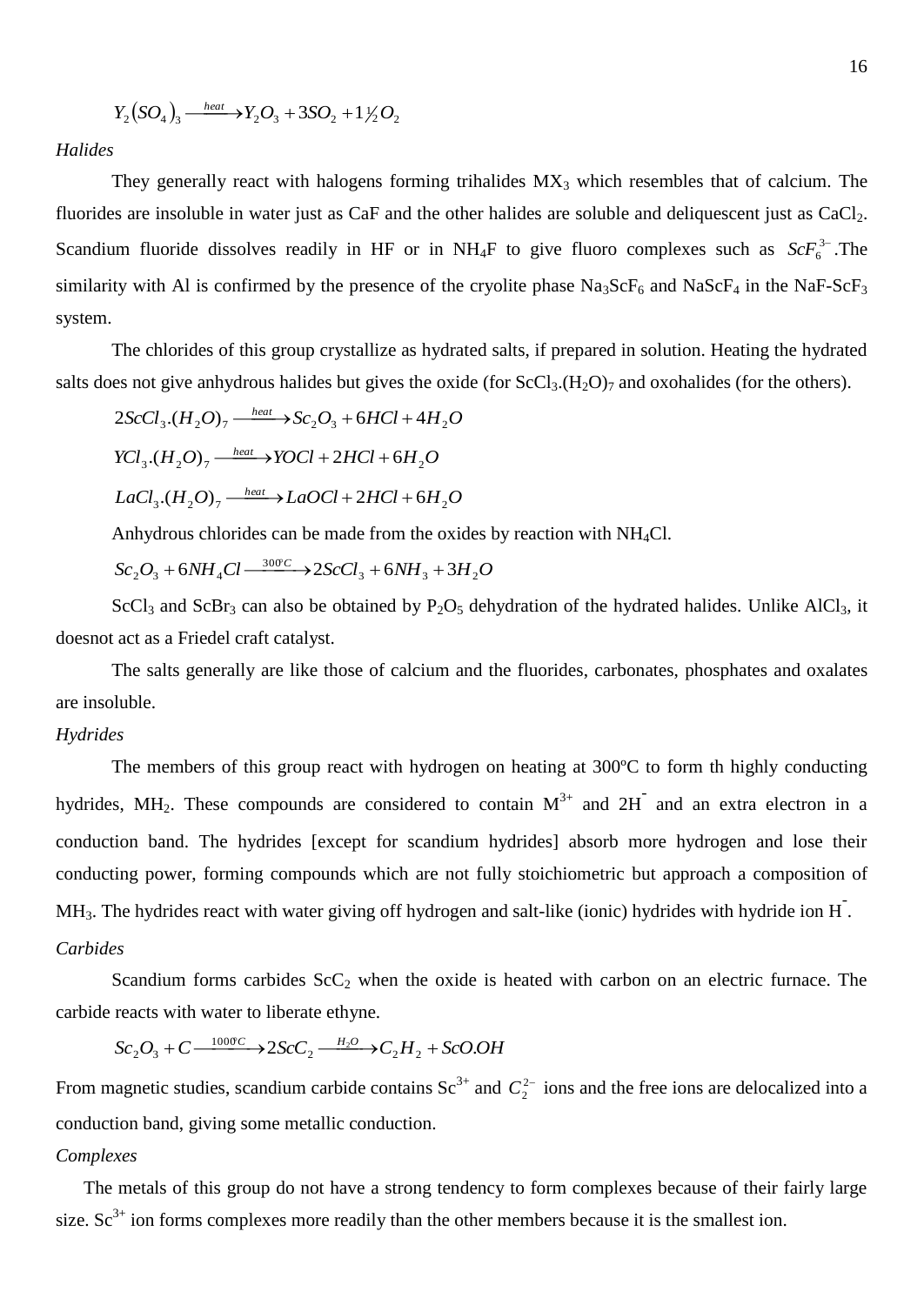#### **GROUP 4(IVB)-TITANIUM GROUP**

#### **ELECTRONIC STRUCTURE**

See table below for the Xenon based electronic structure.

| Element                                               |    |                                  |                                 | Symbol Electronic Structure Oxidation states* Abundance in %(ppm) |
|-------------------------------------------------------|----|----------------------------------|---------------------------------|-------------------------------------------------------------------|
| Titanium                                              | Ti | $[Ar]3d^24S^2$                   | $(-1)$ , $(0)$ , $(2)$ , $3, 4$ | 9%(6320)                                                          |
| Zirconium                                             | 7r | $\overline{\text{[Kr]}4d^25S^2}$ | (2), (3), 4                     | 18%(162)                                                          |
| Hafnium                                               | Hf | $[Xe]4f^{14}5d^26S^2$            | (2), (3), 4                     | $45\%(2.8)$                                                       |
| <i>Most usual oxidation state is in <b>bold</b></i> . |    |                                  |                                 |                                                                   |

#### **Table 3.1: Electronic structures, oxidation states, relative abundance of the Scandium group**

Oxidation state that is unstable or in doubt are in parentheses

#### **OCCURRENCE**

Titanium is the  $9<sup>th</sup>$  most abundant metal in the earth's crust and occurs principally as rutile(titanium(IV) oxide-TiO<sub>2</sub>) and ilmenite (FeO. TiO<sub>2</sub>).

Zirconium occurs widely over the earth's crust but not in very concentrated deposits. It is found mainly in the minerals baddeleyite, a form of  $ZrO<sub>2</sub>$  and zircon,  $ZrSiO<sub>4</sub>$ .

Hafnium is found naturally in all zirconium mineral in the range of 1-2%. It is extremely diffucult to separate the two elements (more difficult than the lanthanides). But can be done satisfactorily by ion exchange, solvent extraction and electrochemical methods.

## **EXTRACTION**

It is not possible to obtain the metal by the common method of reduction with carbon because a very stable carbide is obtained. Also at high temperature, it burns in oxygen and nitrogen and will decompose steam on really strong heating. The metal is obtained by first converting the dioxide into titanium (IV) chloride (a covalent liquid) by mixing it with carbon and heating in a stream of chlorine.

 $\mu_{(g)}$   $\longrightarrow$   $\mu_{(l)}$   $\top$   $\text{CO}_{2(g)}$  $TiO_{2(s)} + C_{(s)} + 2Cl_{2(g)} \xrightarrow{900^\circ C} TiCl_{4(l)} + CO_{2(g)}$ 

 $2FeTiO_{3(s)} + 6C_{(s)} + 7Cl_{2(e)} \rightarrow 2TiCl_{4(l)} + 6CO + 2FeCl_{3}$ 

The tetrachloride with boiling point of 137 $\degree$ C is separated from the FeCl<sub>3</sub> and other impurities by fractional distillation, then subject to any of the following processes;

a. Kroll process: Here, the  $TiCl<sub>4</sub>$  is then reduced to metallic Ti by heating with either magnesium or sodium with a blanket of argon(traces of air makes the metal brittle).

 $\mu_{(s)}$   $\tau$  2*m*g $\tau_{(s)}$   $\tau_{(s)}$  $TiCl_{4(l)} + 2Mg_{(s)} \xrightarrow{1000-1150C} Ti_{(s)} + 2MgCl_{2(s)}$ 

The MgCl<sub>2</sub> is removed either by vacuum distillation or by leaching with  $H_2O$  or with dilute HCl-as this will dissolve any excess Mg. This gives Ti metal as a spongy mass which may be fused in an electric arc under a high vacuum or an atmosphere of argon. This method is also used to produce zirconium

b. The van Arkel-de Boer method:

This is also used for other metals, (Ti, Zr). Extremely pure but small amount of Ti can be made from this process. Impure Ti or Zr are heated in an evacuated vessel with  $I_2$ . Ti $I_4$  or ZrI<sub>4</sub> is formed and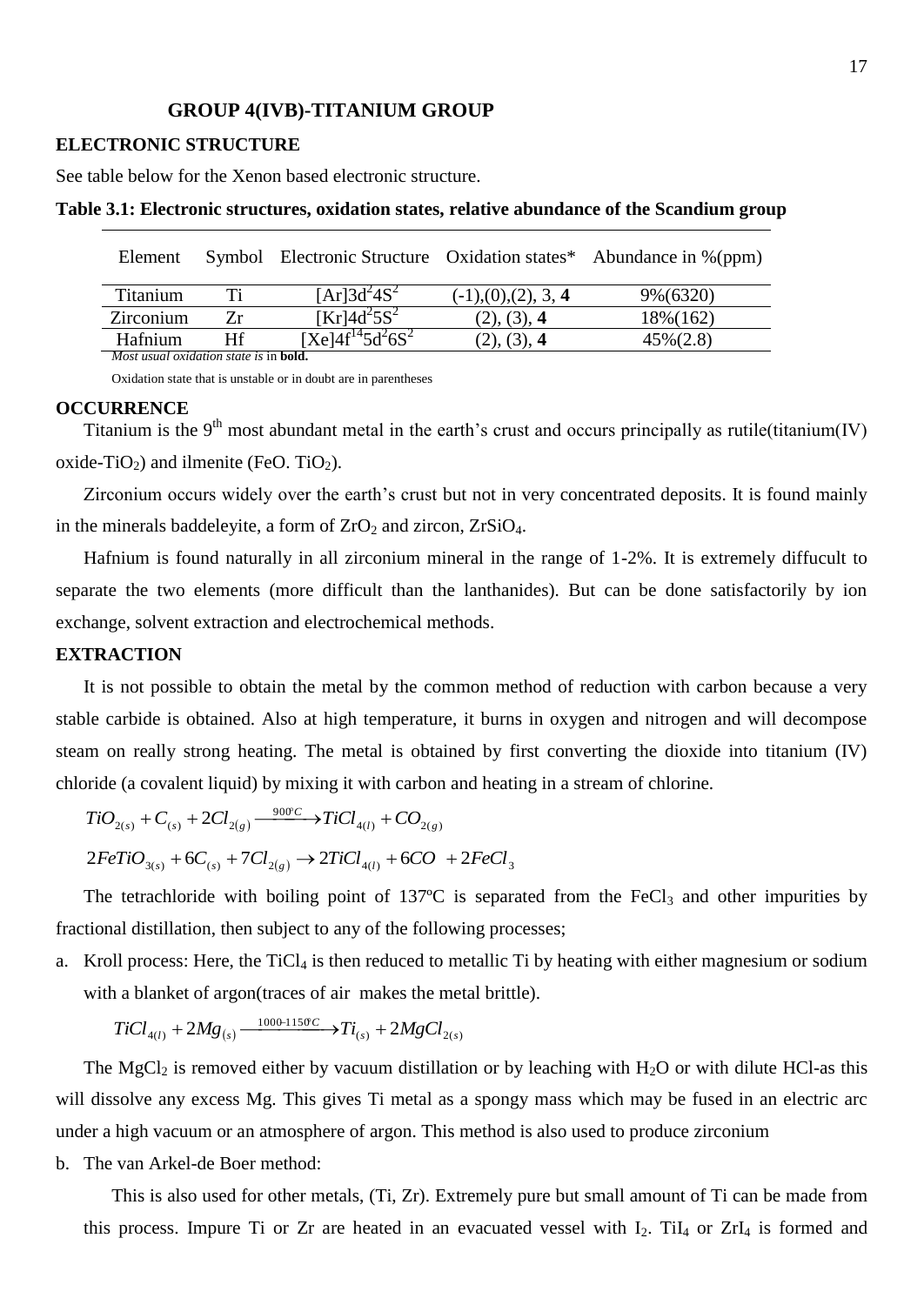volatilized, therefore separating from other impurities. At atmospheric pressure, TiI<sub>4</sub> melts at

150ºC and boils at 377ºC. ZrI<sup>4</sup> melts at 499ºC and boils at 600ºC. The pure MI<sup>4</sup> vapour is decomposed on a white hot tungsten filament at low pressure. As more metal is deposited on the filament, it conducts electricity better, thus more electric current must be passed to keep it white hot.<br> *impureTi* + 2*I*<sub>2</sub>  $\frac{50-250^{\circ}C}{4}$   $\rightarrow$   $Til_4$   $\frac{1400^{\circ}C}{4}$   $\rightarrow$   $Til_4$   $\rightarrow$   $Til_4$   $\rightarrow$   $2I_2$ 

$$
impure Ti + 2I_2 \xrightarrow{50-250^\circ C} TiI_4 \xrightarrow{1400^\circ C, Wfilament} Ti + 2I_2
$$

Zirconium is produced in a much smaller scale than Ti.

Zirconium and Hafnium are separated by solvent extraction of their nitrates into tri-n-butyl phosphates or thiocyanates into methylisobutyl ketone. They can also be separated by ion exchange of an alcoholic solution of the tetrachlorides on silica gel columns. On eluting the column with an alcohol/HCl mixture, the Zr comes out first.

## **GENERAL PROPERTIES**

|    | <b>Atomic</b><br>radii | <b>Ionic</b><br>radii<br>$M^{+4}$ | $M.p^oC$ B.p°C |      | Density<br>$(gcm^{-3})$ |
|----|------------------------|-----------------------------------|----------------|------|-------------------------|
| Ti | 1.32                   | 0.605                             | 1667           | 3285 | 4.50                    |
| Zr | 1.45                   | 0.72                              | 1857           | 4200 | 6.51                    |
| Hf | -44                    |                                   |                | 4450 | 13.28                   |

## **Table 3.2: Some Physical Properties**

#### **Titanium**:

- 1. The metal has a hexagonal closed packed lattice and resembles other metals such as Fe and Ni. It is hard, has high melting point and density (about 60% that of steel and about as strong), but much lighter than steel.
- 2. Ti has better corrosion resistance than stainless steel.
- 3. It is a better conductor of heat and electricity than scandium group.
- 4. Although, it is unreactive at ordinary temperature, Ti combines directly with most nonmetals, for example,  $H_2$ , the halogens,  $O_2$ ,  $N_2$ , C, B, Si and S at elevated temperature. The nitride TiN and borides (TiB and TiB2) are interstitial compounds that are very stable, hard and refractory.
- 5. The metal is not attacked by mineral acids at room temperature or even hot aqueous alkali. It gives  $Ti<sup>III</sup>$ species with hot dilute HCl, whereas hot  $HNO<sub>3</sub>$  converts it into a hydrous oxide which is insoluble in acid or base.
- 6. The best solvents are HF or acids in which fluoride ions has been added. Such media dissolves Ti and hold it in solution as fluoro complexes.

 $Ti + 6HF \rightarrow H$ <sub>2</sub>  $[TiF<sub>6</sub>] + 2H$ <sub>2</sub>

#### **Zirconium and Hafnium**:

Zr and Hf have similar properties because of their similar size.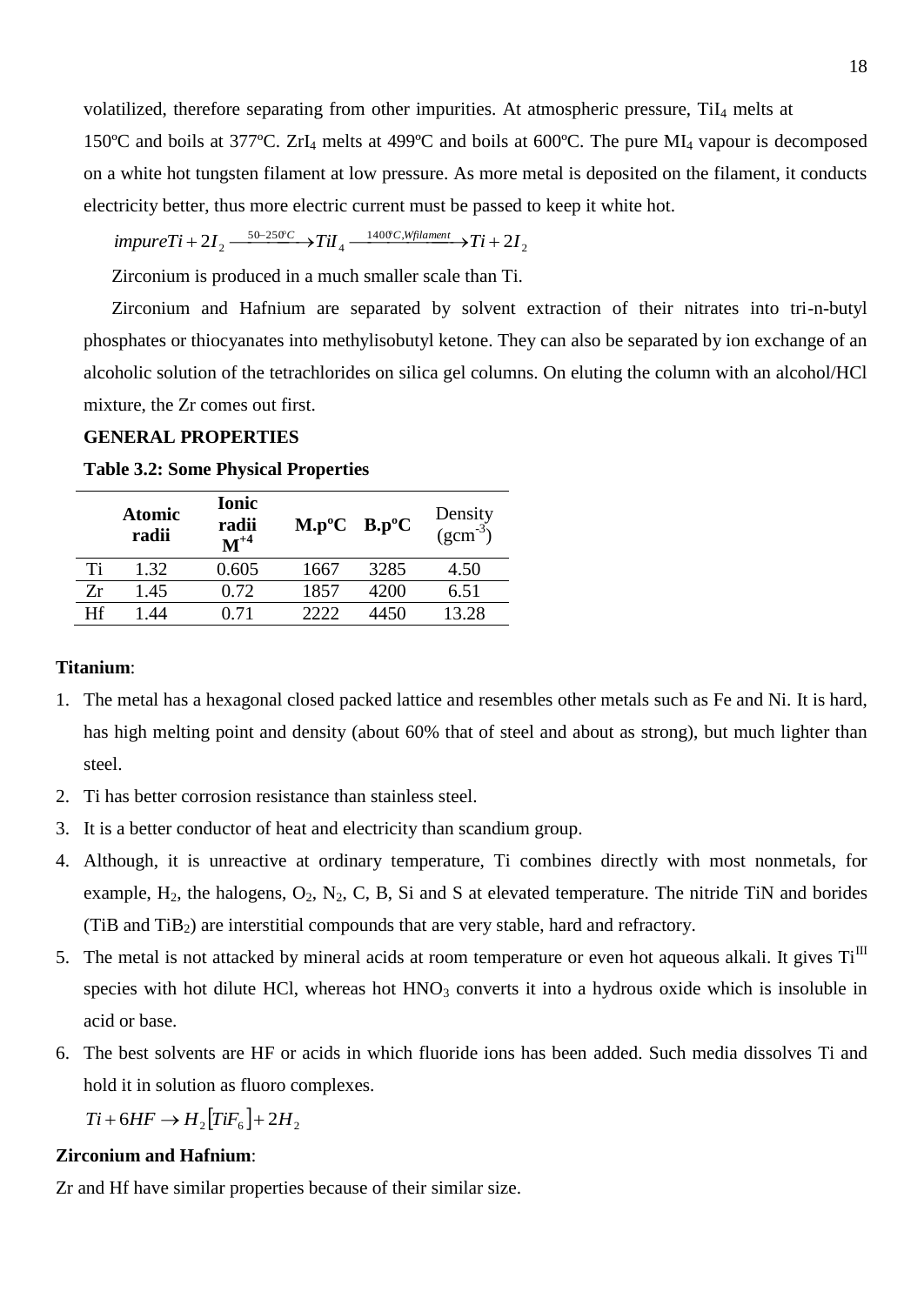- 1. The metals like Ti have high melting points, are hard and corrosion resistance(Zr is more resistant than Ti), resembling stainless steel in appearance.
- 2. Zr has low absorption of neutrons, however, Hf absorbs neutrons very strongly
- 3. Zr and Hf will burn in air at high temperature(like Ti) reacting more rapidly with nitrogen, than with oxygen to give a mixture of nitride, oxide and oxide nitride (eg  $Zr_2ON_2$ ).
- 4. They are fairly resistant to acids and are best dissolved in HF(like Ti) where the formation of anionic fluoro complexes is important in the stabilization of the solutions.

## **COMPOUNDS OF TITANIUM GROUP**

## **(+4) States**.- **d 0**

This is the most common and stable oxidation state. It has a  $d<sup>0</sup>$  configuration with no unpaired electrons; hence their compounds are typically white or colourless and diamagnetic. The Ti<sup>4+</sup> ions do not exist in solution, but oxoions are formed instead. The titanyl ion  $TiO^{2+}$  is found in solution but it is usually polymerized in crystalline salts.



*Halides:*

They form halides of the form  $MX_4$ .

**Titanium:** Titanium(IV) chloride, TiCl<sub>4</sub> is made by passing chlorine over heated titanium or over a heated mixture of  $TiO<sub>2</sub>$  and carbon.

$$
Ti_{(s)} + 2Cl_{2(g)} \rightarrow TiCl_{4(1)}
$$

It is a covalent liquid which fumes in moist air and is hydrolysed by water to give  $TiO<sub>2</sub>$  and hydrogen chloride.

 $TiCl_{4(1)} + 2H_2O_{(1)} \rightarrow TiO_{2(s)} + 4HCl_{(g)}$ 

But hydrolysis with HCl, gives the oxochloride.

 $TiCl_{4(1)} + H_2O_{(1)} \xrightarrow{HCl} TiOCl_2 + 2HCl_{(g)}$ 

TiBr<sub>4</sub> and a metastable form of TiI<sub>4</sub> are crystalline at room temperature and isomrphous with  $SiI<sub>4</sub>$ ,  $GeI_4$  and  $SnI_4$  having molecular lattices. The halides are made by heating the halogens and metals. Ti $F_4$ , a white powder is obtained by reaction of  $F_2$  on titanium at 200°C. It can also be prepared from TiCl<sub>4</sub> by reaction with anhydrous HF. TiF<sub>4</sub> sublimes readily and is hygroscopic.

 $TiCl<sub>4</sub> + 4HF \rightarrow TiF<sub>4</sub> + 4HCl$ 

All the halides acts as lewis acids(electron pair acceptor) with a with a variety of donors forming a large number of octahedral complexes.  $TiF_4 \xrightarrow{ConchF} \{TiF_6\}^{2-}$  very stable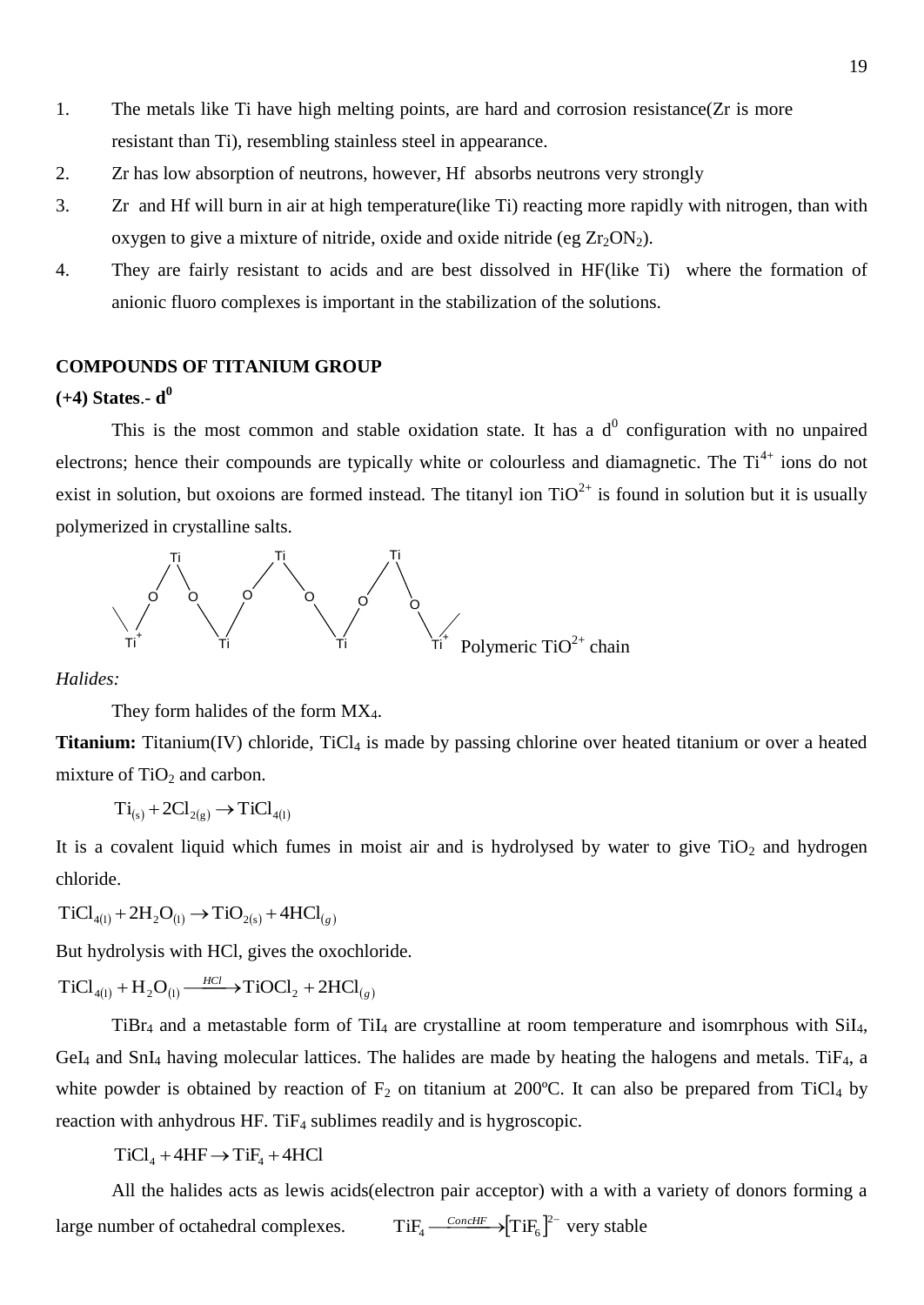#### **Zirconium and Hafnium**

The tetrahalides MCl<sub>4</sub>, MBr<sub>4</sub> and MI<sub>4</sub>, are tetrahedral monomers in the gas phase, but the solids are polymers with halide bridging.

 $ZrCl<sub>4</sub>$  is a white solid which sublimes at 331°C, with zigzag chains of  $ZrCl<sub>6</sub>$  octahedral.  $ZrBr<sub>4</sub>$ , HfCl<sub>4</sub> and  $HfBr<sub>4</sub>$  are isotypic. In terms of chemical properties,  $ZrCl<sub>4</sub>$  resembles TiCl<sub>4</sub>. It also fumes in air and hydrolysed vigorously by water. Partial hydrolysis takes place at room temperature gives a stable oxide chloride. The chemistry of  $ZrBr_4$  and  $ZrI_4$  are similar to  $ZrCl_4$ .

 $Zr + 9H_2O \rightarrow ZrOCl_2 .8H_2O + 2HCl$ 

ZrF<sup>4</sup> is a white crystalline solid that sublimes at 903ºC and unlike other halides, it is insoluble in dnor solvents. It has 8 coordinate structure with square antiprism joined by sharing fluorides.

ZrCl4, HfCl4 and some other halides also combine with neutral donors to form adducts of different stereochemistry, however, they are mainly octahedral [trans $MX_4L_2$ , cis  $MX_4 (LL)$ ].

## *Oxides*

**Titanium:** Titanium(IV) oxide, TiO<sub>2</sub>, is a white ionic solid which is very stable and non-volatile. It exists in three polymorphic forms. The rutile structure contains  $Ti4^{2+}$  ions surrounded octahedrally by six  $O^{2-}$  ions(i.e each  $O^{2-}$  ion surrounded by 3 Ti<sup>4+</sup> ions). The anastase and the brookite are distorted octahedral arrangement of oxygen atoms about each Ti, two being relatively close. The oxides are insoluble in water. TiO<sub>2</sub> dissolves in hot conc.  $H_2SO_4$  to give titanyl sulphate(TiOS $O_4$ 

It also forms titanate eg  $K_2TiO_3$ , so it is an amphoteric oxide. Barium oxide reacts with  $TiO_2$  to give BaTiO<sub>3</sub>(barium titanate), Ba<sub>2</sub>TiO<sub>4</sub>, Ba<sub>4</sub>Ti<sub>13</sub>O<sub>30</sub>, Ba<sub>6</sub>Ti<sub>17</sub>O<sub>340</sub>, This has ferroelectric properties. The Ba2+ ion is so large relative to the small ion  $Ti^{4+}$  that the  $Ti^{4+}$  rattles round in its octahedral hole. When an electric field is applied to a crystal of this material, it can be highly polarized because each of the titanium ion is drawn over to mone side of its octahedron, thus, causing an enormous electrical polarization of the crystal as a whole. Ba<sub>2</sub>TiO<sub>4</sub> has a discrete somewhat distorted  $TiO<sub>2</sub>$  tetrahedral.

#### **Zirconium and Hafnium:**

 $Zr(V)$ solutions and hydroxides causes precipitation of white gelatinous  $ZrO<sub>2</sub> nH<sub>2</sub>O<sub>2</sub>$ . They exist as zirconyl ions  $ZrO^{2+}$  in solution and form polymeric species in crystallization. On strong heating, this hydrous oxide gives a hard white insoluble  $ZrO<sub>2</sub>$  (B.p 2700°C) and is resistance to attack by acids and alkalis. It has good mechanical properties which are used for crucibles and furnace cores. The basic properties increase with increase in atomic number, therefore,  $TiO<sub>2</sub>$  is amphoteric while  $ZrO<sub>2</sub>$  and  $HfO<sub>2</sub>$  are increasingly basic.

They also form zirconates and hafnates.

## **(+3) States**.- **d 1**

They have the  $d^1$  configuration and are coloured and diamagnetic. They are more basic than  $Ti^{4+}$  and TiO<sub>2</sub>.(H<sub>2</sub>O)n is precipitated when alkali is added to Ti<sup>3+</sup> solution. TiO<sub>3</sub>.(H<sub>2</sub>O)<sub>2</sub> is insoluble in excess alkali and coloured purple.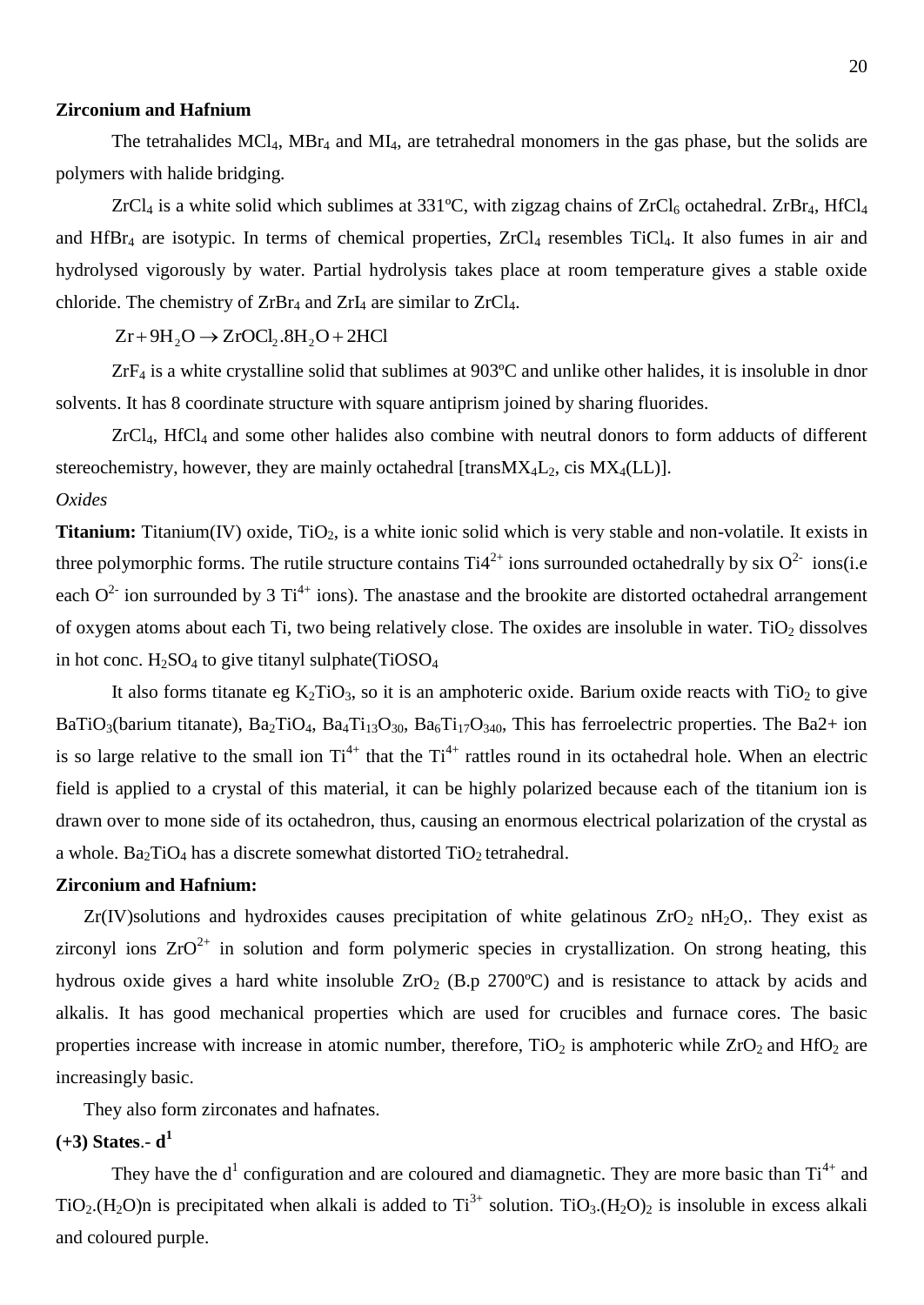$TiX<sub>3</sub>$  are readily formed by reducing  $TiX<sub>4</sub>$  compounds.

 $v + H_2 \longrightarrow ^{600^{\circ}C, reduction} \rightarrow TiCl_3 - violet powder$  $TiCl_4 + H_2 \xrightarrow{600^{\circ}C, reduction} \rightarrow TiCl_3$ 

 $TiCl<sub>3</sub>$  is very important in Ziegler-Natta catalyst.

Also, aqueous solution of  $[TiH_2O)_6]^{3+}$  ion can be readily obtained by reducing aqueous  $Ti^{4+}$  either electrolytically or with zinc.

$$
Ti^{4+} \xrightarrow{\text{Zn}, \text{reducing}} \text{H} \left( H_2 O \right)_{6} J^{3+} - \text{violet}. \text{aquad.}
$$

This is a powerful reducing agent (more than  $Sn^{4+}$ ). It is oxidized directly by air and must be kept out of direct sunlight (under  $N_2$  or  $H_2$ ). There are two different hydrated forms of TiCl<sub>3</sub> with different colours. The two environments gives rise to different degree of crystal field splitting of d levels, hence the energy jump for single d electron is different in the two cases, thus, their different colours.

 *Ti TiCl and TiCl Green Ti H O Cl Cl Violet Ti H O Cl TiCl o n heating Disproportionate H O* 2 4 . 2 2 2 5 3 3 2 6 violet 3 650 C 4 ( ) ( ) TiCl <sup>2</sup> Hot HCl

 $Ti^{3+}$  is used and for volumetric analysis in the determination of Fe<sup>3+</sup> and organic nitro compounds. The end point is detected with NH<sub>4</sub>SCN which remains red while any  $Fe<sup>3+</sup>$  is present or methylene blue which is reduced and discoloured as soon as  $Ti^{3+}$  is in excess.

 $FeCl<sub>3</sub> + TiCl<sub>3</sub> + H<sub>2</sub>O \rightarrow FeCl<sub>2</sub> + TiO.Cl<sub>2</sub> + 2HCl$ 

A wide variety of complexes are formed for example,  $[Ti^{3+}F_6]^3$ ,  $[TiBr_2$ .(dipyridyl)<sub>2</sub> $]^+$ ,  $[TiCl_6]^3$  etc.

 $Zr(III)$  and Hf(III) are unstable in water and exist only as solid compounds.  $ZrCl<sub>3</sub>$ ,  $ZrBr<sub>3</sub>$ , and  $ZrI<sub>3</sub>$ exist and canbe synthesized by the reaction of  $ZnX_4$  with  $ZrX$  in sealed systems at temperature 435 to 600 $^{\circ}$ C. It is found to hat they have nonstoichiometric phases rather than distinct compounds,  $ZrX_x$ . Hf<sub>x</sub> also exist. Their coordination chemistry is limited.

## **(+2) States**.- **d 2**

These are less important compounds. Titanium (II) chloride,  $TiCl<sub>2</sub>$  can be obtained by reduction of the  $TiCl<sub>4</sub>$ , with Ti metal.

 $TiCl_{4(1)} + Ti_{(s)} \rightarrow 2TiCl_{2(s)}$ 

Like other titanium (II) compounds, it is a strong reducing agent. It is rapidly oxidized by air, acids and even water, so the  $Ti^{2+}$  ion cannot exist in aqueous solution. There are few complex halides such as  $[TiCl<sub>5</sub>]$ <sup>3-</sup> and  $[TiCl<sub>4</sub>]$ <sup>2-</sup> and adducts of  $TiCl<sub>2</sub>$  and MeCN and the complex trans[TiCl<sub>2</sub>dmpe<sub>2</sub>].

 $ZrCl_2$ ,  $ZrBr_2$ , and  $ZrI_2$  exist and are made by the reaction of  $ZnX_4$  with  $Zr$  at high temperature in sealed tantalum containers.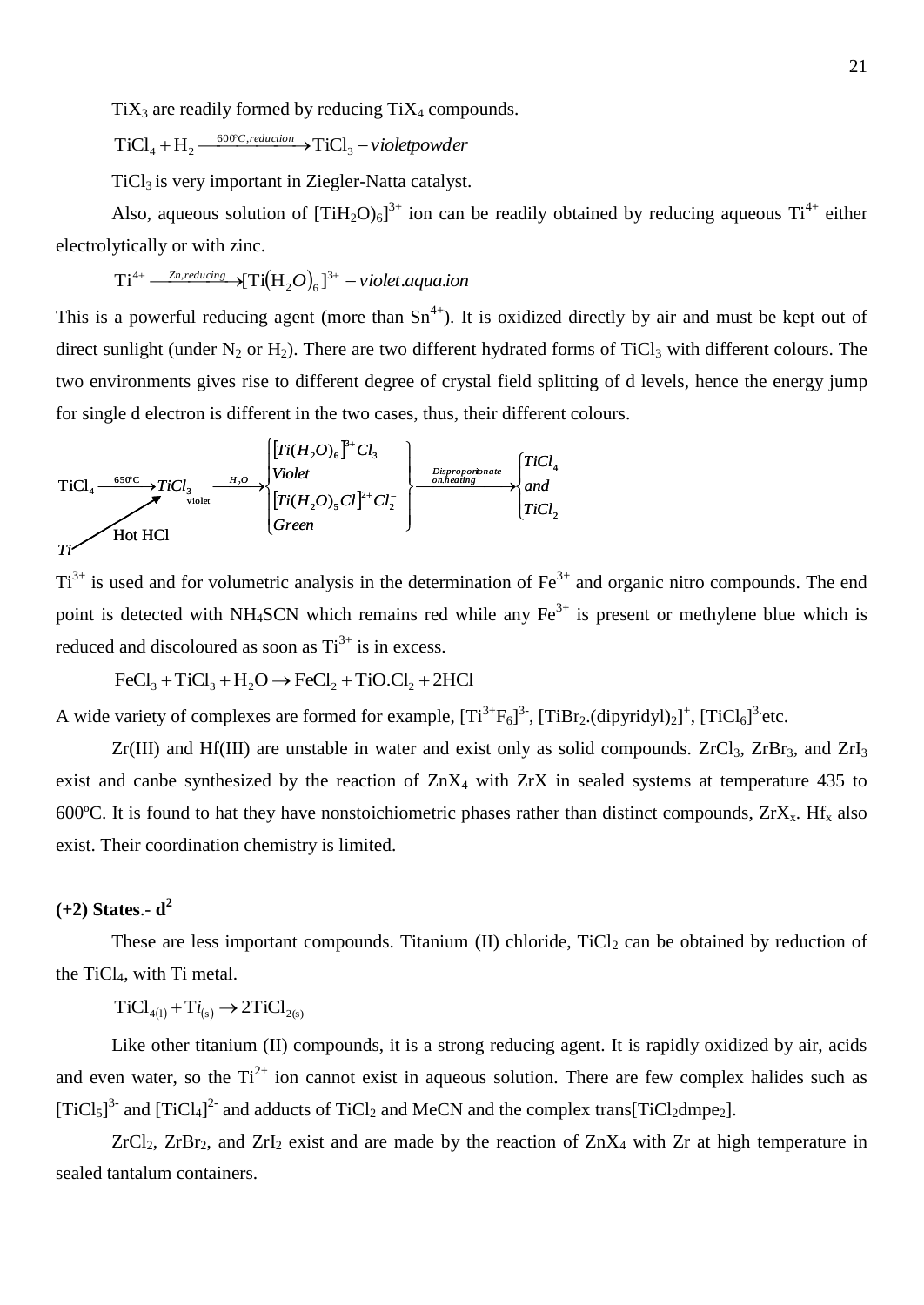## **GROUP 5(VB)-VANADIUM GROUP**

#### **ELECTRONIC STRUCTURE**

See table below for the [INERT gas] based electronic structure.

| Element                                               |    | Symbol Electronic Structure            | Oxidation states*                                             | Abundance in %(ppm) |
|-------------------------------------------------------|----|----------------------------------------|---------------------------------------------------------------|---------------------|
|                                                       |    |                                        |                                                               |                     |
| Vanadium                                              |    | $[Ar]3d^{3}4S^{2}$                     | $(-1)$ , $(0)$ , $(1)$ $(2)$ , <b>3</b> , <b>4</b> , <b>5</b> | 19% (136)           |
| Niobium                                               | Nh | $[Kr]$ 4d <sup>3</sup> 5S <sup>2</sup> | $(-1)$ , $(0)$ , $(1)$ , $(2)$ , $3$ , $(4)$ , 5              | $32\%(20)$          |
| Tantalum                                              | Ta | $[Xe]4f^{14}5d^{3}6S^{2}$              | $(-1)$ , $(0)$ , $(1)$ , $(2)$ , $3$ , $(4)$ , 5              | $53\%(1.7)$         |
| <i>Most usual oxidation state is in <b>bold</b></i> . |    |                                        |                                                               |                     |

Oxidation state that is unstable or in doubt are in parentheses

#### **OCCURRENCE AND EXTRACTION**

#### **Vanadium**

Vanadium is the  $19<sup>th</sup>$  most abundant element by weight in the earth's crust and  $5<sup>th</sup>$  most abundant transition metal. It is widely spread but has few concentrated deposits. Much is obtained as a by-product from other processes. It occurs in the following ores; lead ores as vanadinite  $PbCl_2.3Pb_3(VO_4)_2$ ; Uranium ores as carnotite  $K_2(UO)_2(VO_4)_2.3H_2O$  and also traces in crude oil.

The vanadate residues are heated with  $Na<sub>2</sub>CO<sub>3</sub>$  or NaCl at 800°C. The sodium vanadate NaVO<sub>3</sub> formed is then leached out with water, acidifed with  $H_2SO_4$  to precipitate red coloured sodium polyvanadate and heated to 700 $\degree$ C to give V<sub>2</sub>O<sub>5</sub>. This is the converted to ferrovanadium, an alloy with iron by reduction with Al in the presence of steel clippings.

 $3V_2O_{5(s)} + 10Al_{(s)} \rightarrow 6V_{(s)} + 5Al_2O_{3(s)}$ 

The principal use of the metal is an alloying ingredient in steel, pure vanadium is seldom extracted.

#### **Niobium and Tantalum**

Niobium and Tantalum occur together. The main sources of both are columbite-Tantalite series of minerals  $[(Fe/Mn)(Nb/Ta)_2O_6]$ . Niobium is also obtained from pyrochlorite(CaNaNb<sub>2</sub>O<sub>6</sub>F). However, 60% of tantalum is recovered from the slag obtained in the extraction process of Tin.

The ores are dissolved either by fusion with alkali or acids. They are separated by solvent extraction from dilute HF to methyl isobutylketone. The metals are then obtained either by reducing the pentoxides with Na or by electrolysis of molten fluoro complexes such as  $K_2[NbF_7]$ .

#### **Oxidation State**

The maximum oxidation state in this group is  $(+V)$ . But all show oxidation state from range -1 to  $+V$ . In vanadium, the  $+2$  and  $+3$  states are reducing, but  $+4$  is stable and  $+5$  is slightly oxidizing. However,  $V<sup>4+</sup>$  doesnot exist as such in aqueous solution because it is highly charged and has a small ionic radii. Ions like this are able to exert profound polarizing effect on neighboring water molecules and oxo ions( $O^2$ ) eg VO<sup>2-</sup>. For Nb and Ta, +5 is most stable. V(+5) is reduced by Zn and acid to V(2+). Nb(5+) is also reduced to Nb(3+) but Ta(5+) is not reduced. This shows the increasing stability of the 5+ state on descending the group while lower oxidation state becomes less stable.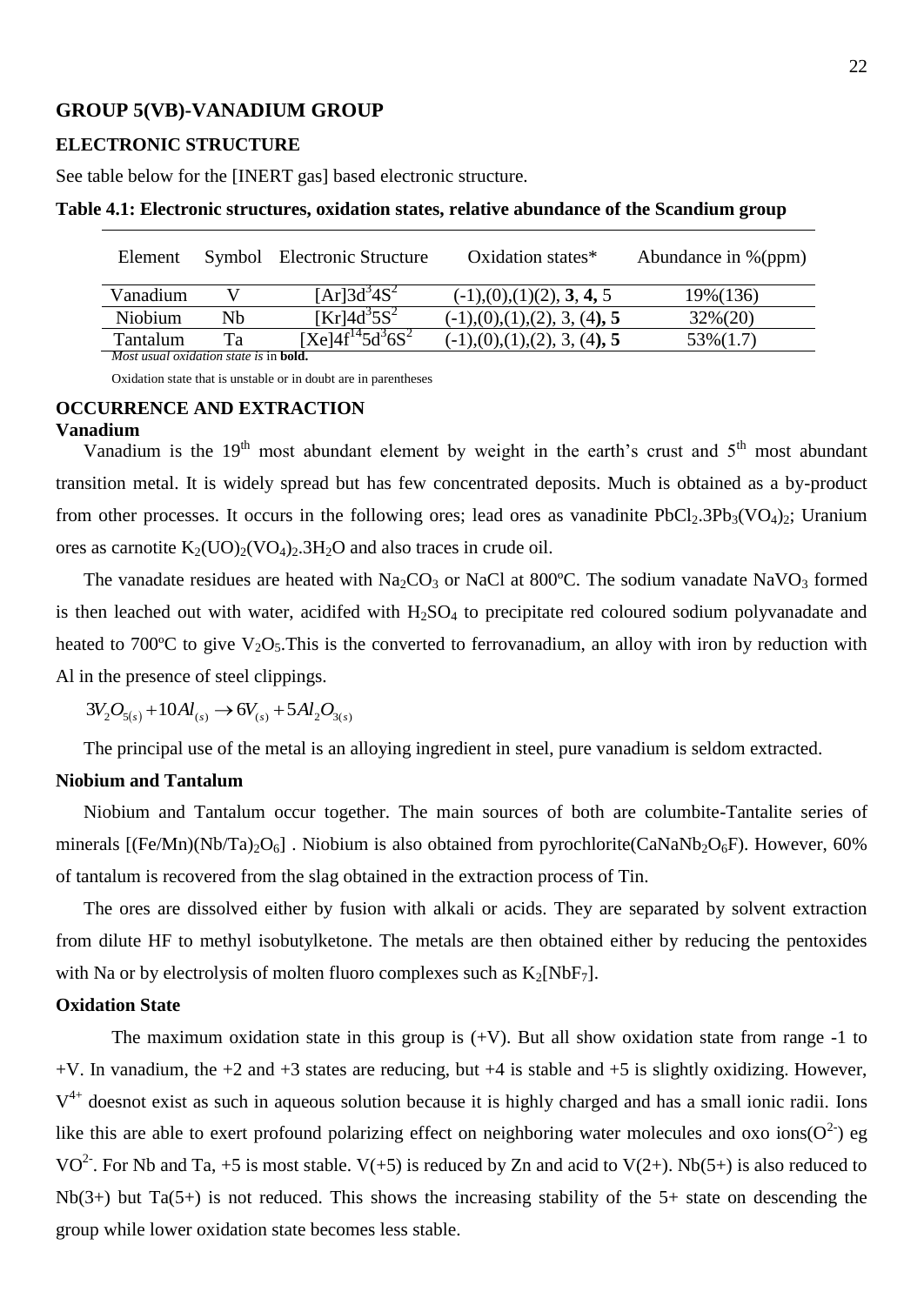### **GENERAL PROPERTIES**

|    |                        |          | Ionic radii |          |          |                           |
|----|------------------------|----------|-------------|----------|----------|---------------------------|
|    | <b>Atomic</b><br>radii | $M^{+2}$ | $M^{+3}$    | $M.p^oC$ | $B.p^oC$ | Density<br>( $gcm^{-3}$ ) |
| V  | 1.22                   | 0.79     | 0.64        | 1915     | 3350     | 6.11                      |
| Nb | 1.34                   |          | 0.72        | 2468     | 4758     | 8.57                      |
| Ta | 1.34                   |          | 0.72        | 2980     | 5534     | 16.65                     |

**: Some Physical Properties of the Vanadium Group**

- 1. They are silvery coloured metals
- 2. They have high melting point with V having the highest in the  $1<sup>st</sup>$  row transition metal(this is associated with the maximum participation of d electrons in metallic bonding).
- 3. The pure metals are soft and ductile, but the presence of impurities(even in trace amounts) makes them hard and brittle.
- 4. They are resistant to corrosion due to formation of surface film of oxide
- 5. At room temp., they are unaffected by air, water or acids other than HF with which they form complexes.
- 6. V dissolves slowly in hot dilute  $HNO<sub>3</sub>$  and hot conc.  $H<sub>2</sub>SO<sub>4</sub>$  and HCl, aqua regia.
- 7. V is unaffected by alkali but Nb and Ta dissolve in fused alkali.
- 8. At elevated temp., they combine with nonmetals like  $N_2$  and  $O_2$  to form non stoichiometric compounds
- 9. The tendency to form ionic compounds decreases as the oxidation states increases.

 $V^{2+}$  and  $V^{3+}$  are reducing and exist both in solid and solutions.

 $V^{4+}$  is dominated by VO<sup>2+</sup> ion. They are stable and exist in solid and solution(as hydrated ion). Also, they form covalent compounds.

 $V^{5+}$  may be covalent or form  $VO_2^+$  or  $VO_4^{3+}$ ) hydrated ions. Nb and Ta form mainly 5+ compounds.

10. The oxidation states below 5+ are coloured because the have incomplete d shell of electrons(give d-d). The 5+ has a  $d^{\circ}$  configuration and so colourless compounds are expected. NbF<sub>5</sub>, TaF<sub>5</sub> and TaCl<sub>5</sub> are white, but  $V_2O_5$  is red, NbCl<sub>5</sub> and NbBr<sub>5</sub> are yellow and orange respectively. This is attributed to charge transfer.

#### **COMPOUNDS OF VANADIUM GROUP**

#### **VANADIUM**

#### *Vanadium(5+)*

Vanadium (5+) is a powerful oxidant and requires only a mild reducing agent to be reduced to vanadium(4+).

It forms VF<sub>5</sub>, a volatile white solid which is readily hydrolysed and is a good fluorinating agent.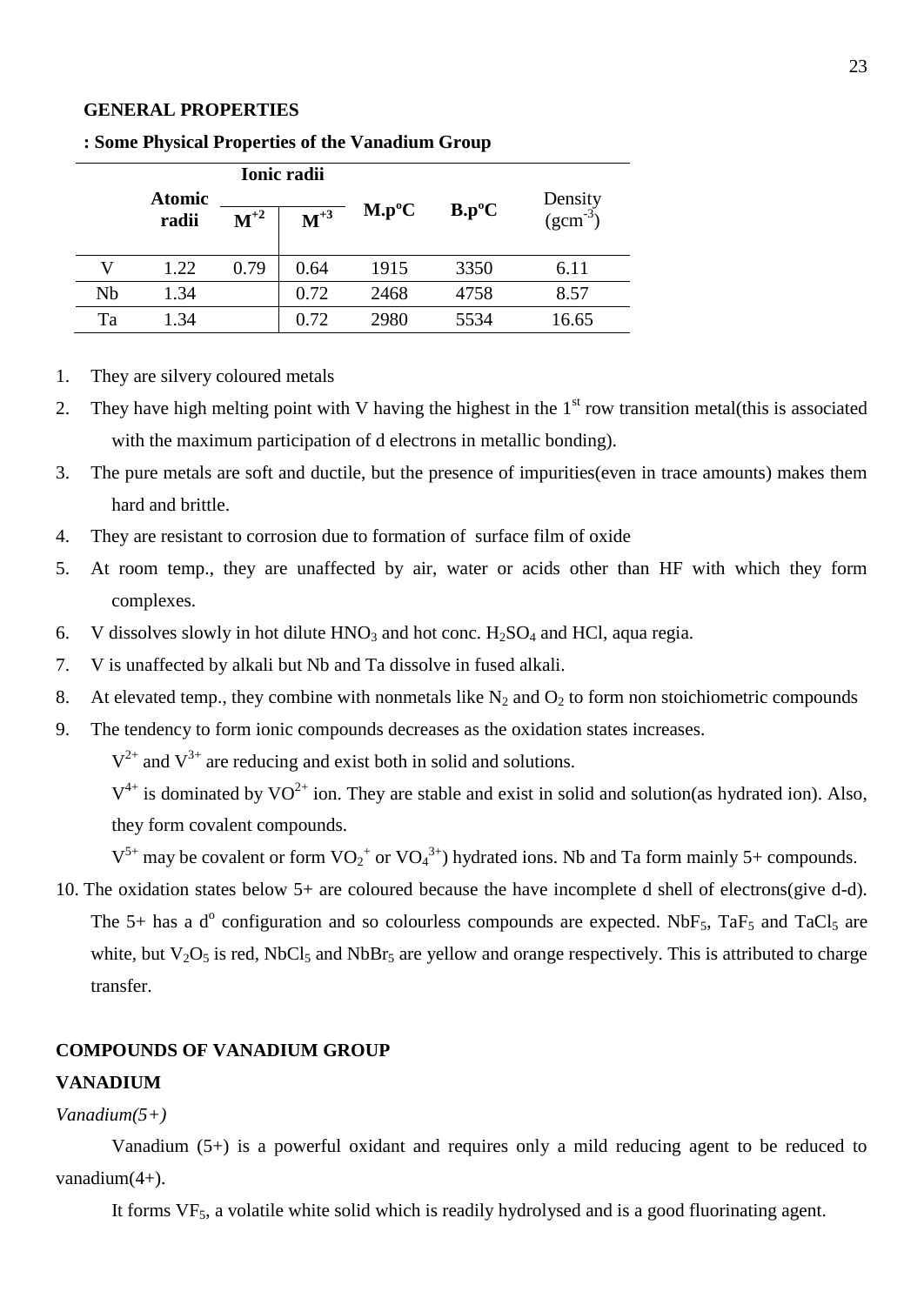Pure  $V_2O_5$  is an orange or red powder depending on its state. It is amphoteric, sparingly

soluble in water but dissolves in alkalis to give a wide range of vanadates and in strong acids to form complexes of  $[VO_2]^+$ . It is prepared by heating  $[NH_4][VO_3]$ .

 $2[NH_4][VO_3] \longrightarrow V_2O_5 + H_2O + 2NH_3$ 

*Vanadium(4+)*

The highest chloride is VCl4. It is toxic, red-brown liquid.

VO<sub>2</sub> is prepared by heating  $V_2O_5$  with  $H_2C_2O_4$ .

*Vanadium(3+)*

The trihalides  $VF_3$ ,  $VCl_3$ ,  $VBr_3$  and  $VI_3$  are known.

| V trihalides    | <b>Properties</b>              | <b>Preparation</b>                                                    |
|-----------------|--------------------------------|-----------------------------------------------------------------------|
| VF <sub>3</sub> | Yellow-green insoluble         | From V and HF at 500K                                                 |
| $\text{VCl}_3$  | Violet, hygroscopic solid      | Anhydrous form prepared by decomposition of $\text{VCL}_4$ at         |
|                 |                                | 420K                                                                  |
| $VBr_3$         | green-black water soluble<br>A | Reaction of $VCl_3$ with BBr <sub>3</sub> or V with Br <sub>2</sub> . |
|                 | solid                          |                                                                       |
| VI <sub>3</sub> | Brown, hygroscopic solid       | From V with $I_2$                                                     |

Vanadium(III) forms a variety of octahedral complexes eg *mer*-[VCl<sub>3</sub>(THF)<sub>3</sub>]

*Vanadium(2+)*

| V trihalides     | <b>Properties</b> | <b>Preparation</b>                                                  |
|------------------|-------------------|---------------------------------------------------------------------|
| VF <sub>2</sub>  | blue              | It is converted from $VCl_2$ by reaction with HF and H <sub>2</sub> |
| $\text{VCl}_2$   | Green             | $\text{VC1}_2$ is made from $\text{VC1}_3$ and $\text{H}_2$ at 770K |
| VBr <sub>2</sub> | Brown-red         | Same as for $\text{VCl}_2$ from $\text{VBr}_3$                      |
| VI <sub>2</sub>  | Violet            | Same as for $\text{VCl}_2$ from $\text{VI}_3$                       |

Vanadium (II) oxide is a grey, metallic solid which is obtained by reduction of the higher oxides at high temperatures. It is non-stoichiometric, varying in composition from 0.8 to 1.3.

Example of a simple complex is  $[V(CN)_6]^4$ , the K+ salt of which is madeby reducing  $K_4[V(CN)_7]$  with K metal in liquid NH<sub>3</sub>. [V(CN)<sub>6</sub>]<sup>4</sup> has a magnetic moment of  $3.5\mu_B$  but is close to the spin-only value of  $3.85 \mu_B$ .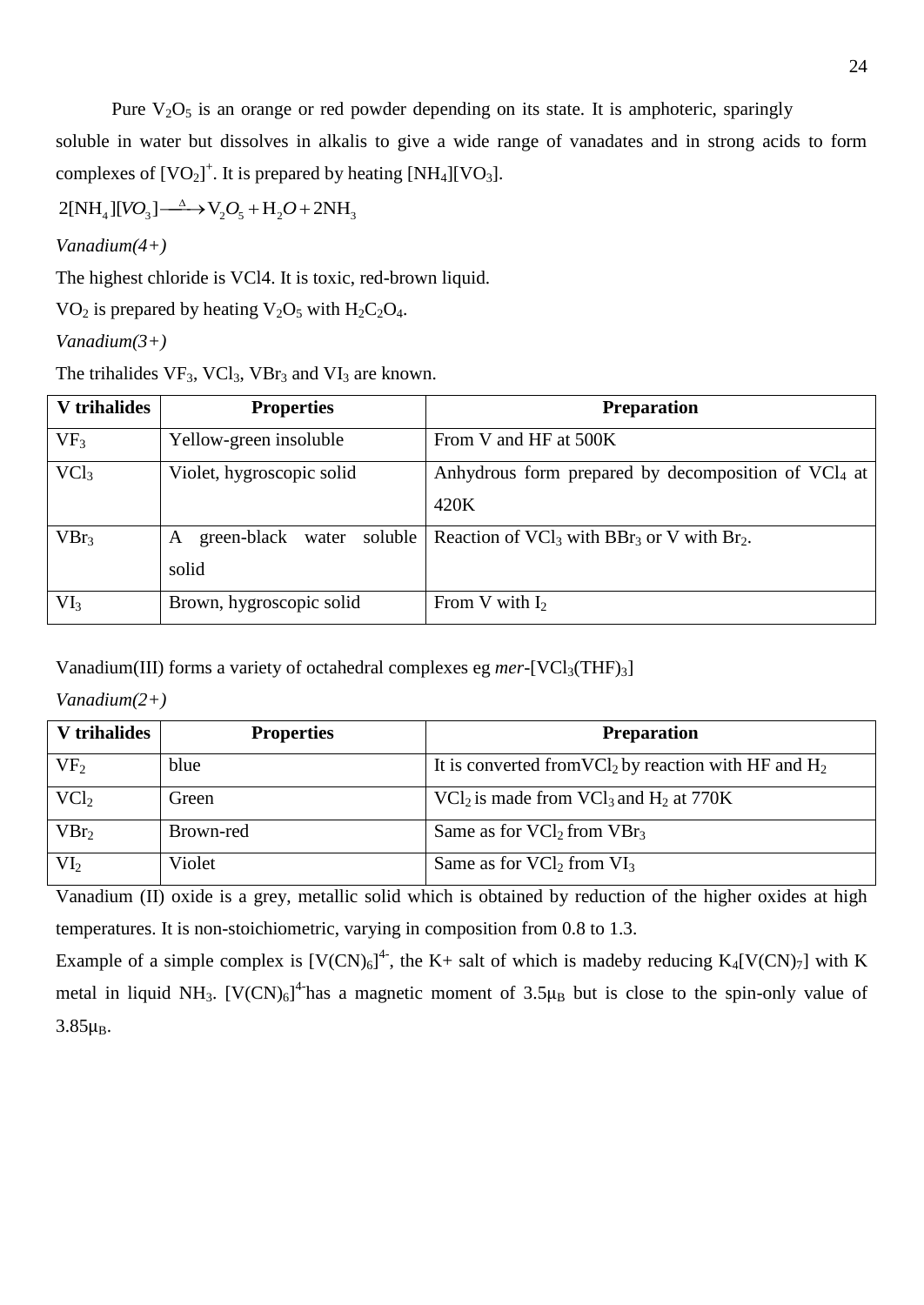| Element        | Electronic structure                           | <b>Oxidation</b> states         |
|----------------|------------------------------------------------|---------------------------------|
| Chromium(Cr)   | $[Ar]$ 3d <sup>3</sup> 4s <sup>1</sup>         | 0,I,II,III,<br>$-II,-!,$        |
|                |                                                | IV, V, VI                       |
| Molybdenum(Mo) | [Kr] $4d^5 5s^1$                               | $-II, 0, I, II, III, IV, V, VI$ |
| Tungsten $(W)$ | [Xe] $4f^{14}$ 5d <sup>5</sup> 6s <sup>1</sup> | 0,I,II,III,IV,V,VI              |

**Chromium Group / VIB**

## **Occurrence and Isolation**

The elements have even atomic numbers and are relatively abundant. Cr occurs as the ore chromite  $(FeCr<sub>2</sub>O<sub>4</sub>)$  most important Crocoite ( PbCrO<sub>4</sub>) and Chromochre (Cr<sub>2</sub>O<sub>3</sub>). Mo occurs as molybdenite MoS<sub>2</sub>, which is converted to MoO3 and then reduced with H<sub>2</sub>. While W, occurs in the form of tungstates the most common being wolframite FeWO4. MnWO4. W is extracted from its ores by fusion with sodium carbonate.

General Properties and Their Trends

- The metals are hard and very high meling points and low volatility. W is the element with the next highest m.pt to C.
- Cr is unreactive or passive at low temperatures because it is protected by a surface of oxide.
- Cr dissolve in HCl and  $H_2SO_4$ .
- Mo and W are relatively inert and are only slightly attacked by aqueous acids and alkalis.

## **Compounds of the Elements**

- 1) Halides
	- Anhydrous Cr(II) halides can be made either by reducing the trihalides with  $H_2$  at 500 $^{\circ}$ C. The (+II) halides of Mo and W do not have simple formula and do not exist as simple ions.
	- CrCl<sub>3</sub> is not very soluble in water unless  $Cr^{2+}$  ions are present.  $Cr^{3+}$  ions form an enormous number and variety of octahedral complexes including the aquo and halogen complexes.
	- $Mof<sub>6</sub>$  and  $WF<sub>6</sub>$  are volatile and easily hydrolysed. They are diamagnetic and colourless as expected for a  $d^0$  configuration.
	- WCl6 is black and  $WBr_6$  is a dark blue.
- 2) Oxides

The main oxides are: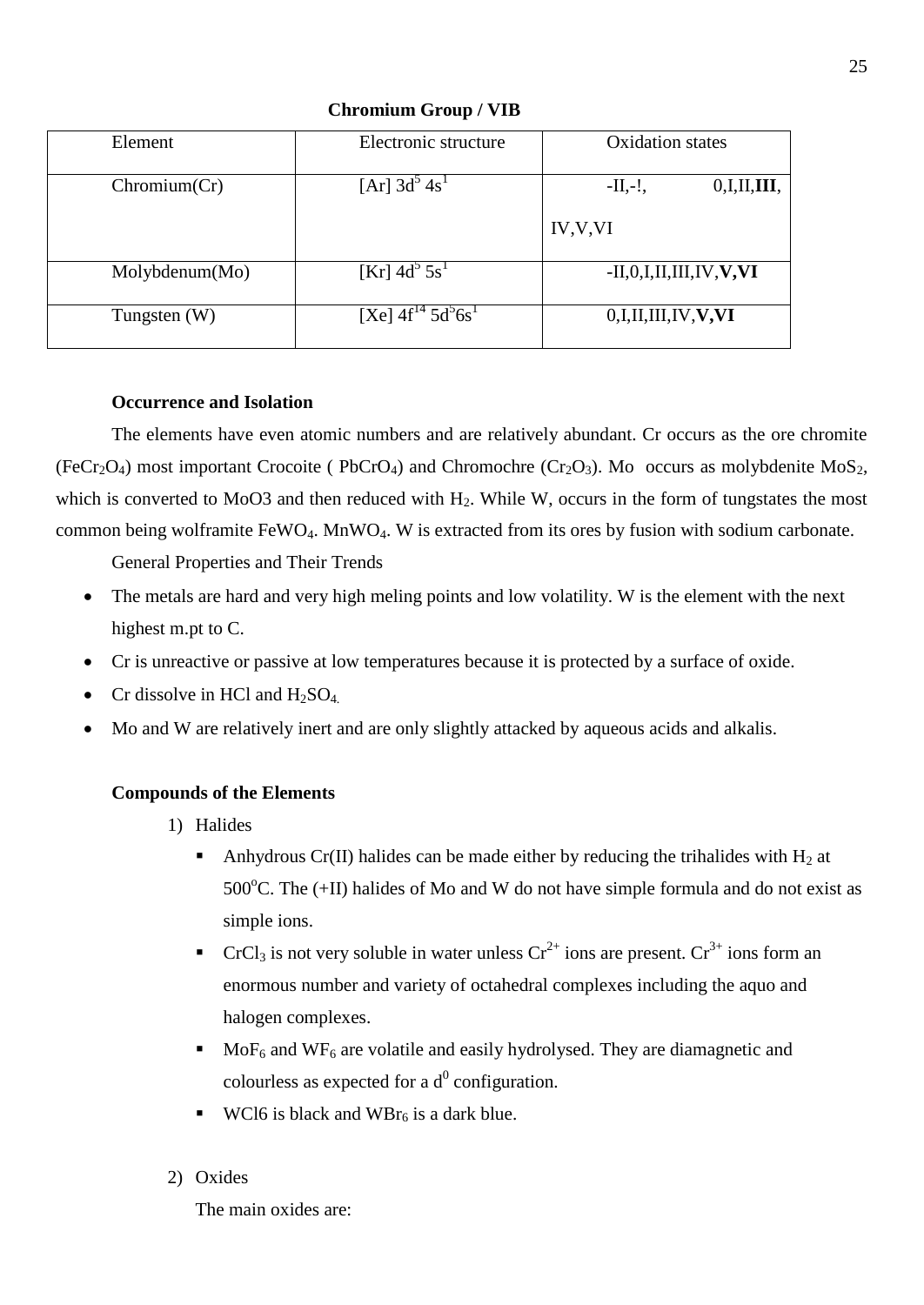| $+III$                         | $+IV$            |                                | $+VI$            |
|--------------------------------|------------------|--------------------------------|------------------|
| Cr <sub>2</sub> O <sub>3</sub> | CrO <sub>2</sub> |                                | CrO <sub>3</sub> |
| $\overline{\phantom{0}}$       | MoO <sub>2</sub> | Mo <sub>2</sub> O <sub>5</sub> | MoO <sub>3</sub> |
|                                | WO <sub>2</sub>  | $\overline{\phantom{0}}$       | WO <sub>3</sub>  |

# 3) Oxyhalides

MO2Cl<sup>2</sup> may be formed by dissolving the trioxide in strong acids.

**Uses**

- Cr is used in many ferrous alloys including stainless and for these purposes ferrochromium is produced.
- Mo and W alloyed with steel make very hard alloy which are used to make cutting steel and machine tool.
- W is used as a filament in electric bulbs.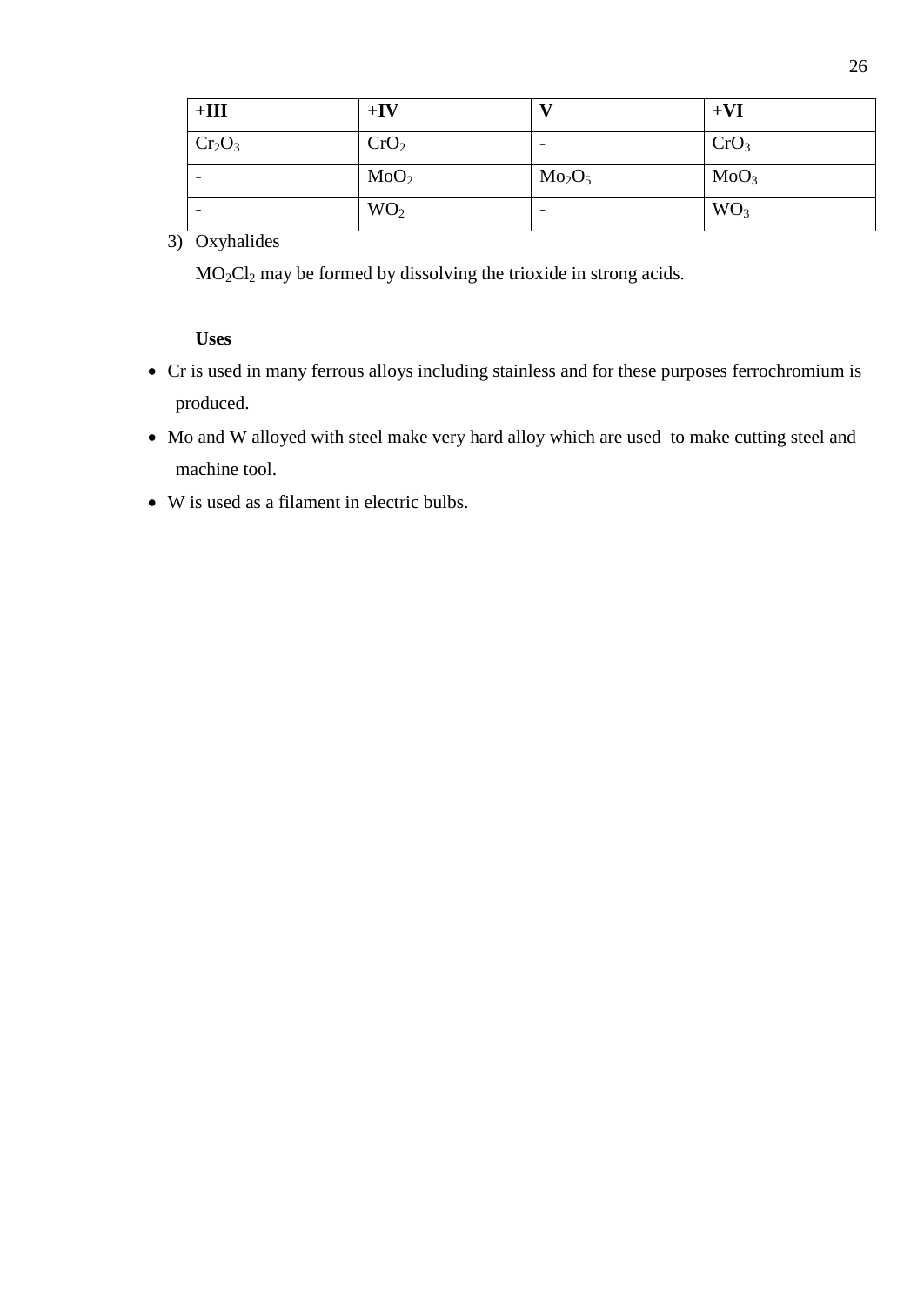| Element             | Electronic structure                   | <b>Oxidation</b> states         |
|---------------------|----------------------------------------|---------------------------------|
| $M$ anganese $(Mn)$ | $[Ar]$ 3d <sup>3</sup> 4s <sup>2</sup> | -Ш,<br>0,I,II,III,<br>,-I,      |
|                     |                                        | IV, V, VI                       |
| Technetium(Tc)      | [Kr] $4d^5 5s^2$                       | 0,II,(III),IV,(V), (VI),        |
|                     |                                        | <b>VII</b>                      |
| Rhenium (Re)        | [Xe] $4f^{14} 5d^5 6s^2$               | $-1, 0, I, II, III, IV, V, VI,$ |
|                     |                                        | VII                             |

**Manganese Group / VIIB**

## **Occurrence and Isolation**

Pure Mn is obtained by reducing MnO2 or  $Mn_3O_4$  with Al(thermite reaction). Technetium is obtained from spent uranium fuel rods from nuclear reactors. Re occurs in small amount in Mo ores and is recovered from flue dust from roasting Mo sulphide ores.

General Properties and Their Trends

- The metals are hard and very high meling points and low volatility.
- Many ionic compounds of Mn are known, but Tc and Re have virtually no aqueous ionic chemistry apart from the oxo ions  $TcO<sub>4</sub>$  and  $ReO<sub>4</sub>$
- Almost all Mn compounds are coloured, while Re(VII) are colourless.
- Mn is much more reactive than Re, which is in contrast to Group I and II
- Re tends to attain a higher oxidation state than Mn when they both react with the same element.
- $\epsilon$

## **Compounds of the Elements**

- 1) Oxides e.g  $MnO<sub>2</sub>$  which is used in the manufacture of dry cell batteries.
- 2) Oxoanions e.g  $ReO<sub>4</sub>$
- 3) Halides and oxyhalides e.g  $TcF_6$ , MnF<sub>4</sub> etc

## **Uses**

- Mn is an important additive to steel because it removes both  $O_2$  and S and so improves the strength.
- Used in many alloys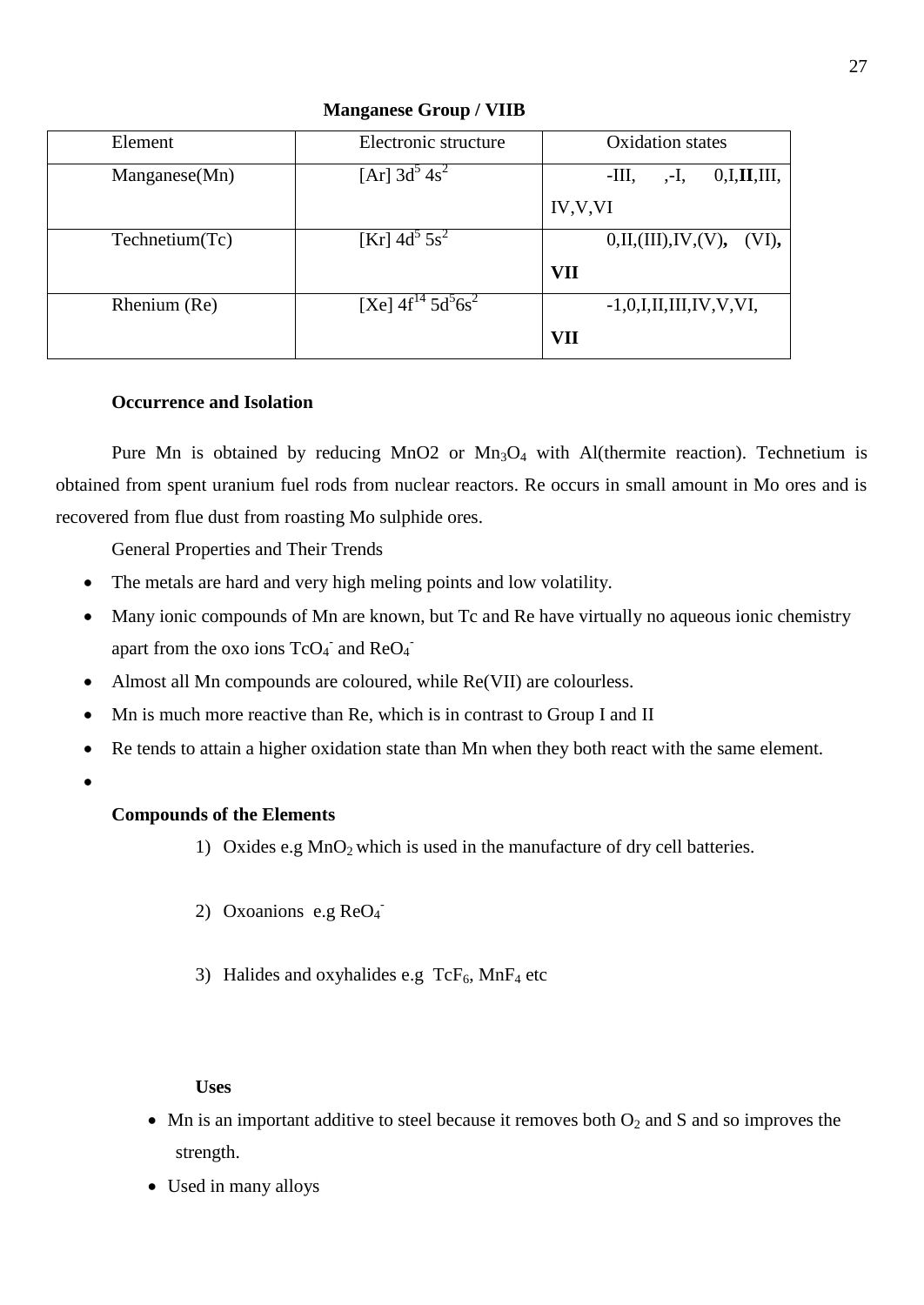## **Iron, Cobalt and Nickel Group – Group VIIIB**

| Iron $(Fe)$   | Cobalt (Co)    | Nickel(Ni)    |
|---------------|----------------|---------------|
| Ruthenium(Ru) | Rhodium(Rh)    | Palladium(Pd) |
| Osmium(Os)    | Iridium $(Ir)$ | Platinum(Pt)  |

The horizontal similarities between these elements are greater than anywhere else in the Periodic Table except among VIIIB of Periodic Table. The elements will be considered in vertical groups.

## **Iron Group**

| Element | Electronic structure                   | Oxidation states                   |
|---------|----------------------------------------|------------------------------------|
| Fe      | $[Ar]$ 3d <sup>o</sup> 4s <sup>2</sup> | $-II, 0, (I), II, III, IV, V, VI$  |
| Ru      | [Kr] $4d^{\circ} 5s^2$                 | -III, $0,(I),II,III, IV, V, VI,$   |
|         |                                        | VII, VIII                          |
| )s      | [Xe] $4f^{14} 5d^{6}6s^{2}$            | 0, II, III, IV, V, VI, (VII), VIII |

Iron is extracted from its oxides ( haematite  $Fe<sub>2</sub>O<sub>3</sub>$ , magnetite  $Fe<sub>3</sub>O<sub>4</sub>$ ) in blast furnace. Ru and Os are present in trace amount( $10^{-3}$ ppm) in the earth crust.

## **General Properties**

Expectedly, contrast between the first element and the two heavier elements are noticeable.

Iron is white, is not very hard and is quite reactive over other. It dissolves in cold dilute nonoxidizing acids forming  $Fe^{2+}$ , but if warm in the presence of air some  $Fe^{3+}$  ions are formed whilst oxidizing acids give only  $Fe^{3+}$ .

Ru and Os are noble, and are very resistant to attack by acids though Os is oxidized to  $O<sub>9</sub>O<sub>4</sub>$  by aqua regia.

Ru and Os are noble and do not react with water.

Fe also reacts fairly easily with most non-metals while Ru and Os do so only with difficulty at high temperatures except in the case of oxidizing agents such as  $Cl_2$  and  $F_2$ .

It is evident that as the size of atom decreases across each period, the tendency to form compounds with high CNs is diminishing, Os has greater tendency than Ru to adopt a CN of 6 in the higher oxidation state.

## **Oxides**

|            | $+VIII$          | $+IV$            | $+III$                             | $+$ II |
|------------|------------------|------------------|------------------------------------|--------|
| Fe         |                  |                  | Fe <sub>2</sub> O <sub>3</sub>     | FeO    |
| $Ru$       | RuO <sub>4</sub> | RuO <sub>2</sub> | Ru <sub>2</sub> O <sub>3</sub> (H) |        |
|            |                  |                  | $_2$ O)                            |        |
| <b>U</b> s | OsO <sub>4</sub> | OsO <sub>2</sub> |                                    |        |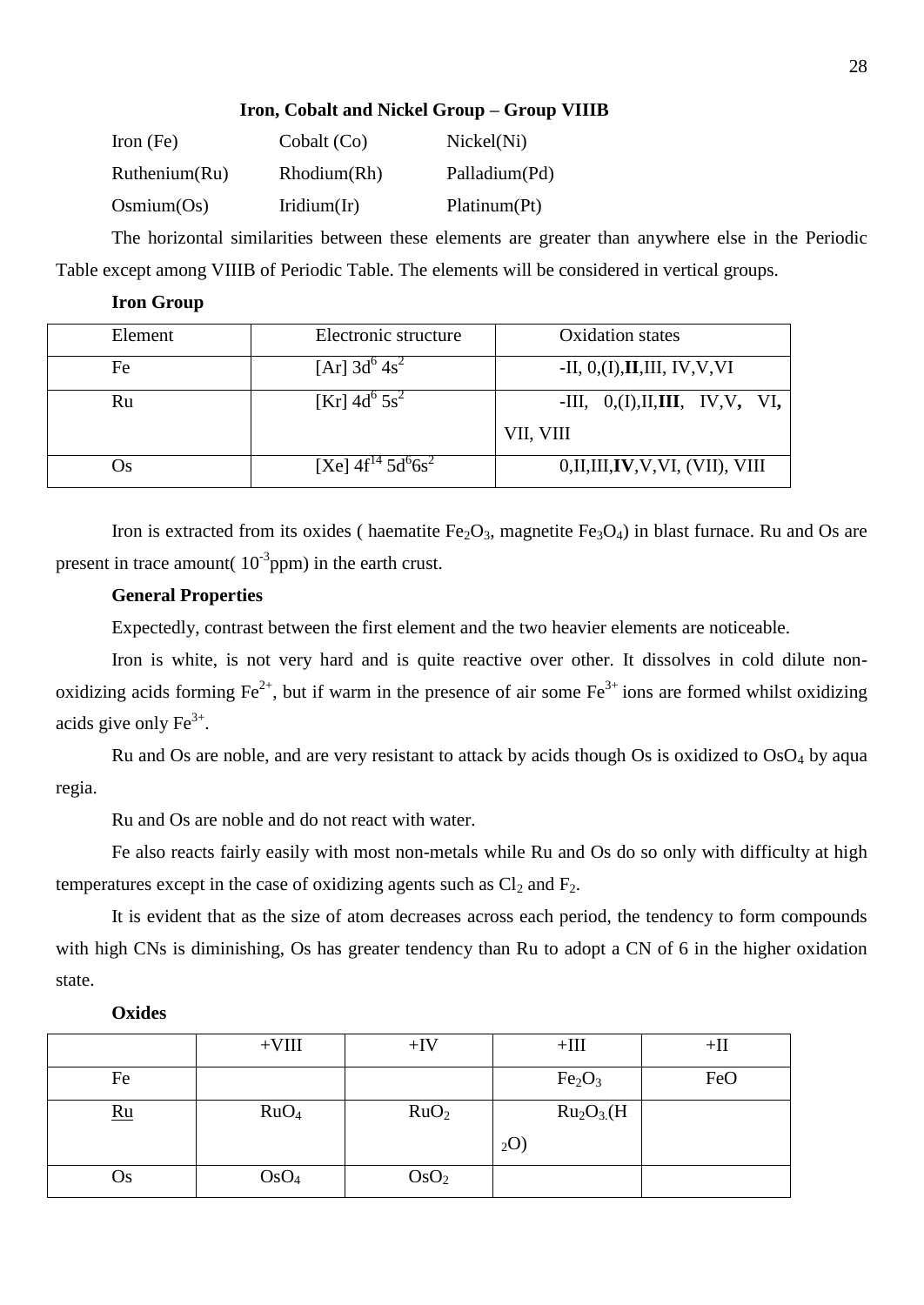## **Halides and Oxohalides**

The halides of this group include : OsF<sub>7</sub>, ReF<sub>7</sub>, OsCl<sub>5</sub>

## **Complexes of the Elements**

The (-II) state occurs in the carbonyl ion [ $Fe(CO)_4$ ]<sup>2-</sup> and zero valent state occurs in the carbonyl e.g [ Fe(CO)<sub>5</sub>], [ Fe(CO)<sub>9</sub>] ,[ Fe(CO)<sub>12</sub>], [ Os(CO)<sub>5</sub>] etc.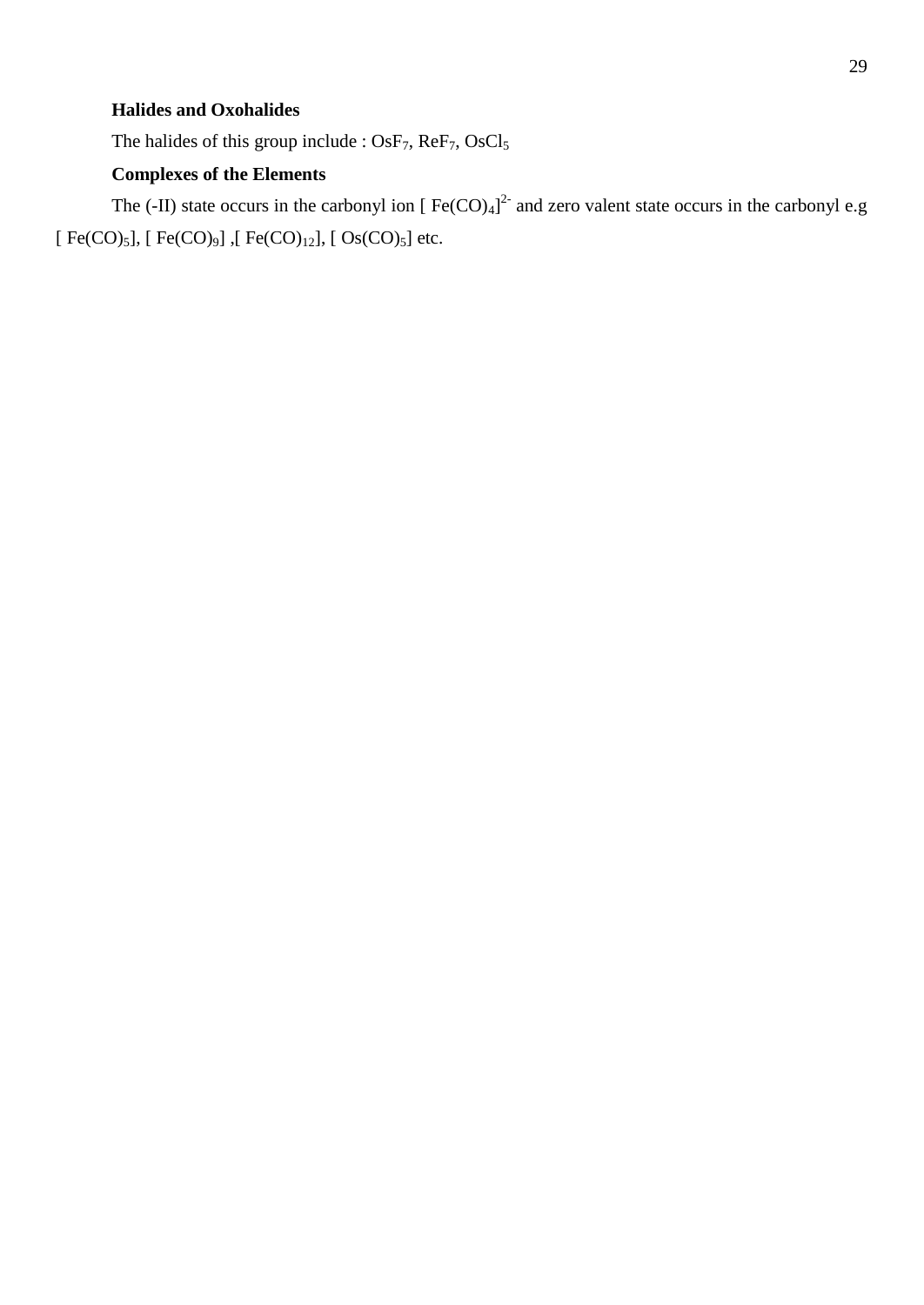| Element    | Electronic structure                    | <b>Oxidation</b> states |
|------------|-----------------------------------------|-------------------------|
| Copper- Cu | $[Ar]$ 3d <sup>10</sup> 4s <sup>1</sup> | I, II, III              |
| Silver-Ag  | [Kr] $4d^{10}$ 5s <sup>1</sup>          | I, II, III              |
| Gold-Au    | [Xe] $4f^{14}$ $5d^{10}6s^{1}$          | I,(II),(III)            |

**Copper Group – Group 1B**

Copper occurs to the extent of 70ppm in the earth's crust. The most common ore is chalcopyrites  $CuFeS<sub>2</sub>$  but other sulphides Cu<sub>2</sub>S and CuS, the basic carbonate malachite CuCO<sub>3</sub> .Cu(OH)2 and arsenide ores Cu3AsS<sup>4</sup> are also found. Ag is widely distributed in sulphide ores of which argentite Ag2S is most important. Au is also widely distributed and is associated with quartz or pyrite.